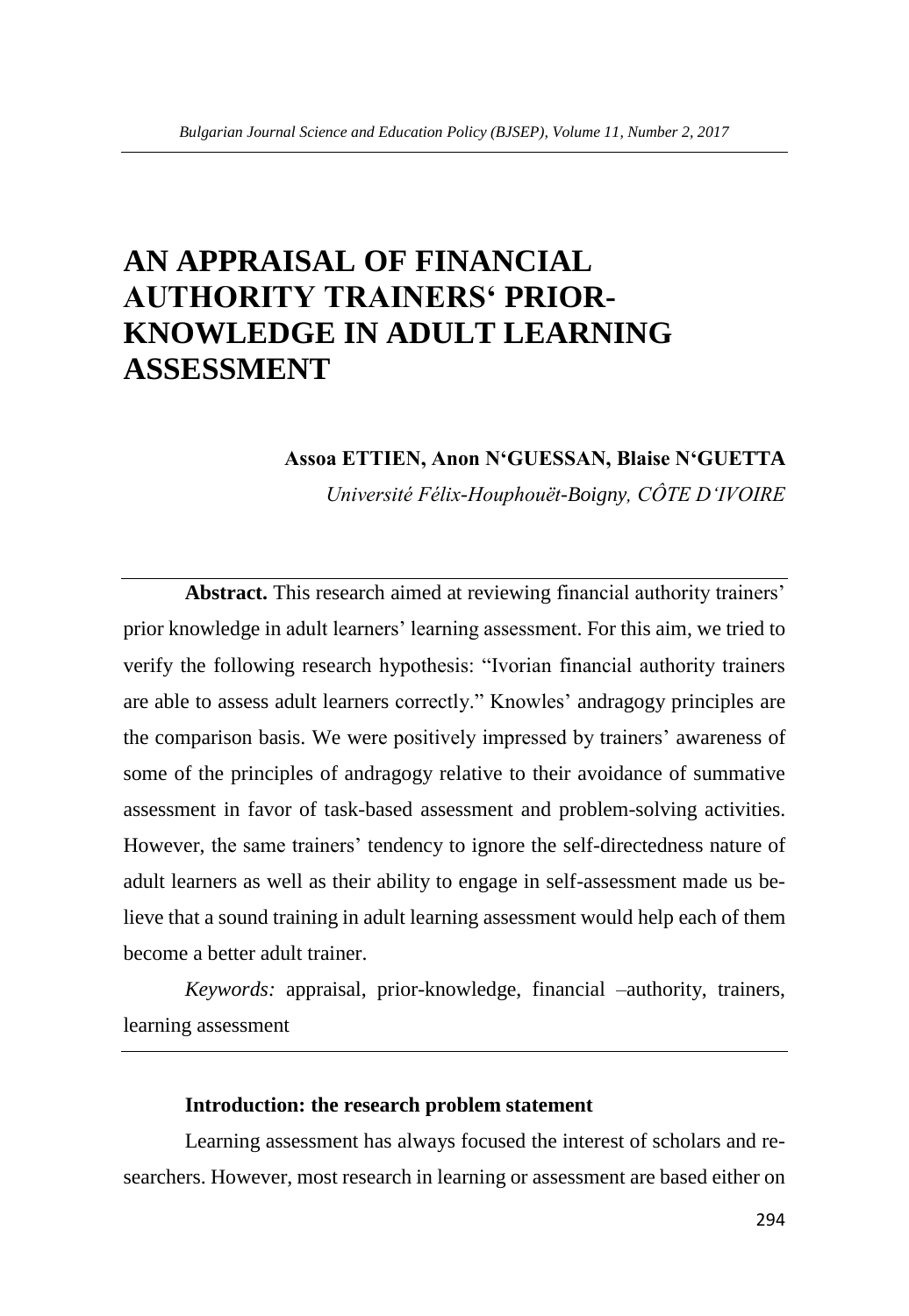children or animals at a point that most learning theories derive from experiments on either animals or on children. The common practice is that many teachers assess their adult learners exactly the same way they assess children. Was Malcom Knowles (1984a) not right to point out that the adult is a neglected species? Do adults, not learn? Why are researchers so reluctant about adult learning and assessment?

These few questions led us to focus our attention on the financial authority trainers whose apprentices are essentially adults. Besides, they are reputed to be well trained. Moreover, they have one of the greatest training budged of the whole Côte d'Ivoire. Finally, because many workshops on adult education were organized in their favor. With all this privilege, we were expecting them to be the best equipped with andragogic principles that can be applied for the assessment of their adult learners.

Despite this good reputation, they gave us the impression during the micro-teaching session that closed the workshop we organized on the principles of andragogy that, for them, assessment means summative assessment because none of them used formative assessment during their short performance. Do they assess their learners? Do they give marks to their adult learners? Do they grant their adult learners the responsibility to make decisions concerning their own learning or assessment? Do they encourage self-assessment with their adult learners? Do they take into account the experience of their learners? Are their courses or assessment task-oriented or content-oriented? Do they use problemsolving activities while assessing their adult learners?

Those few questions constituted the basis of this inquiry and, therefore, the basis of our research question.

# **Literature review**

This review was limited to the most commonly used assessment types. Indeed, to the question "what is assessment", Black & William (2010), an-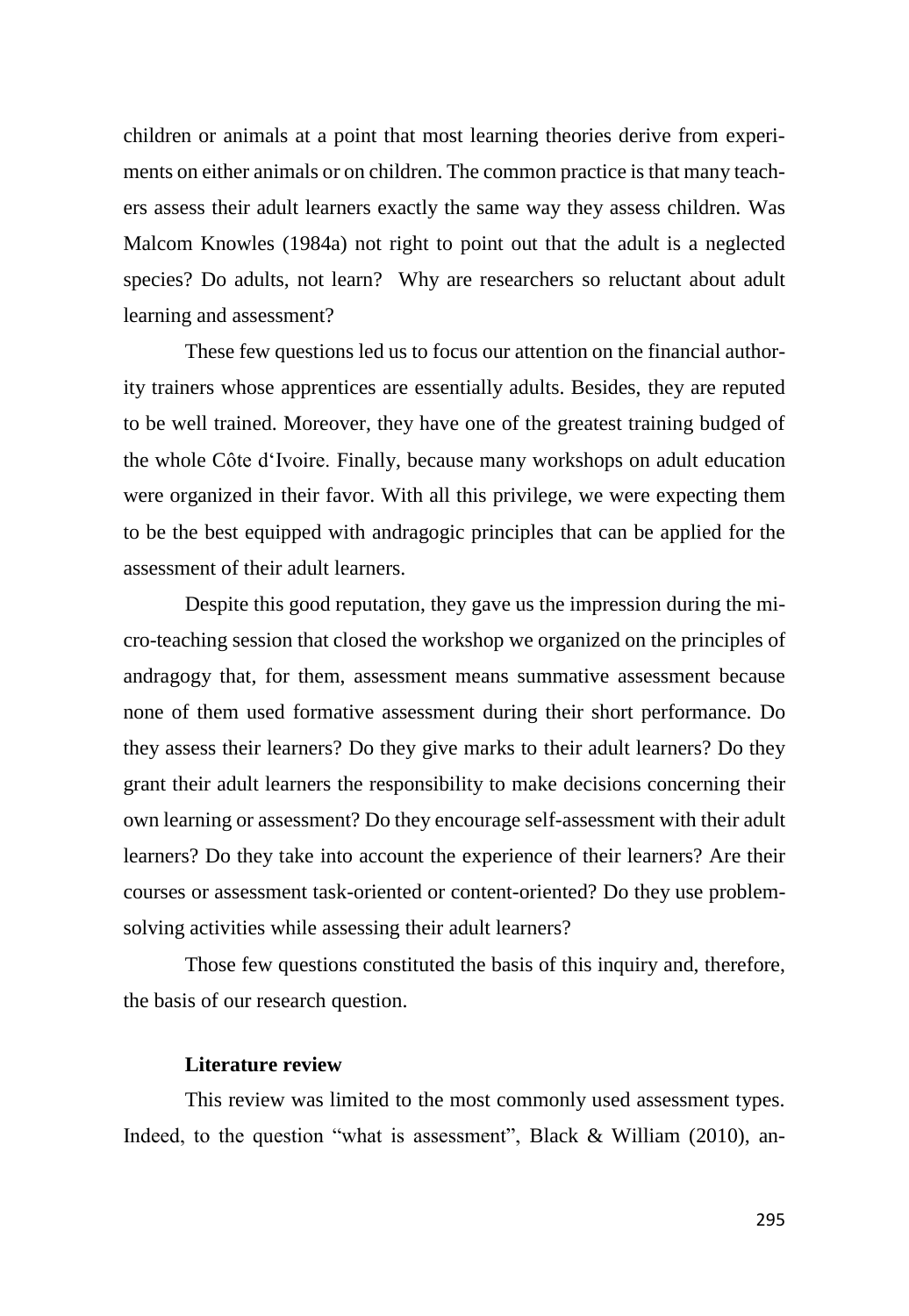swered that assessment includes any activity undertaken by teachers and students with the aim of collecting information to be used as a feedback to their teaching and learning activities. This feedback can be interpreted by the teacher in order to modify teaching activities for a better understanding of the lessons by his learners.

Likewise, Dietel et al. (1991) also view learning assessment as a way to boost students' learning, but argue that it has not always been the case historically. These are their own words: "while assessment has the potential to improve learning for all students, historically it has acted as a barrier rather than as a bridge to educational opportunity. Assessments have been used to label students and put them in dead end tracks".

This flashback to the past simply stresses the importance of good assessment if education practitioners do not want to mislead their learners since we know that a badly executed assessment can be a source of failure and hindrances.

The literature on learning assessment presents four common types of assessments: formative assessment, summative assessment, evaluative assessment and educative assessment. Only the first two which are the most common will be described in this research.

# *Formative assessment*

For Tunstall & Gsipps (1996), formative assessment is "a process of appraising, judging or evaluating students' work or performance and using this to shape and improve their competence." Similarly, Gipps (1994) defines formative assessment as the assessment which boosts the use of assessing feedback to advance teaching and learning while encouraging "curriculum planning."

Likewise, Sadler (1989) advises teachers to "use feedback to make programmatic decisions with respect to readiness, diagnosis and remediation" and students to use feedback to "monitor the strengths and weaknesses of their performances, so that aspects associated with success or high quality can be 'recognized' and reinforced and unsatisfactory aspects modified or improved."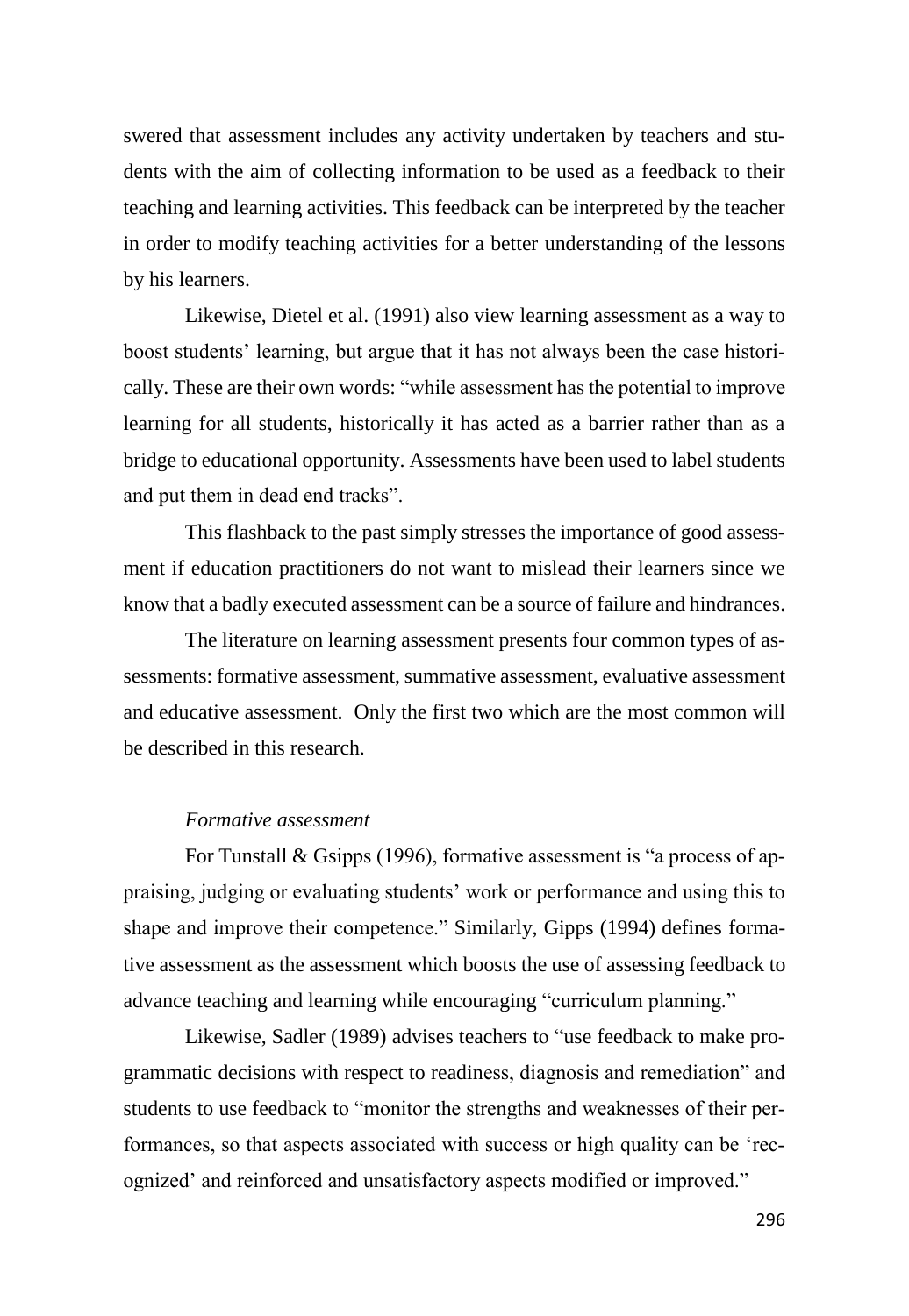To round up with this point, let us retain that formative assessment enables teachers and administrators make reasonable decisions and curriculum changes, while helping students improve their performance (Sadler, 1989). It also comforts students by involving them in their own learning (Sutton, 1995; Gipps, 1994).

If it is true that formative assessment serves to interpret learning information for improvement sake, then, what is summative assessment?

#### *Summative assessment*

For Earl (2003), summative assessment splits learners into two main groups: the good ones and the bad ones. It is frequently used to give grades and marks to learners for academic and administrative decisions. What is the difference between formative assessment and summative assessment?

# *Formative assessment versus summative assessment*

There is a well-known sentence: "When the cook tastes the soup, that's formative; when the guests taste the soup, that's summative" (Earl, 2004). When the cook tastes the soup, the chance to put more salt still exists. The soup can even be totally changed before the guests arrive. However, when the guests taste the food there is nothing the cook can do to improve the meal. The meal will be judged either good or bad! Formative assessment gives room to corrections whereas summative assessment separates, judges, sanctions etc. When we know that for Crooks (1988) this way of judging and sanctioning is counterproductive for learners in general, and that for Harlen (1998), it "simply adds procedures or tests to existing work", "involves only marking and feeding back grades or marks to students", it "implicitly labels students and reduces their self-esteem" and finally, it "separates assessment from teaching", can we say that summative assessment matches with the characteristics of the adult learner? Must an adult be assessed the same way as a child when we know from the literature that adults learn differently to children?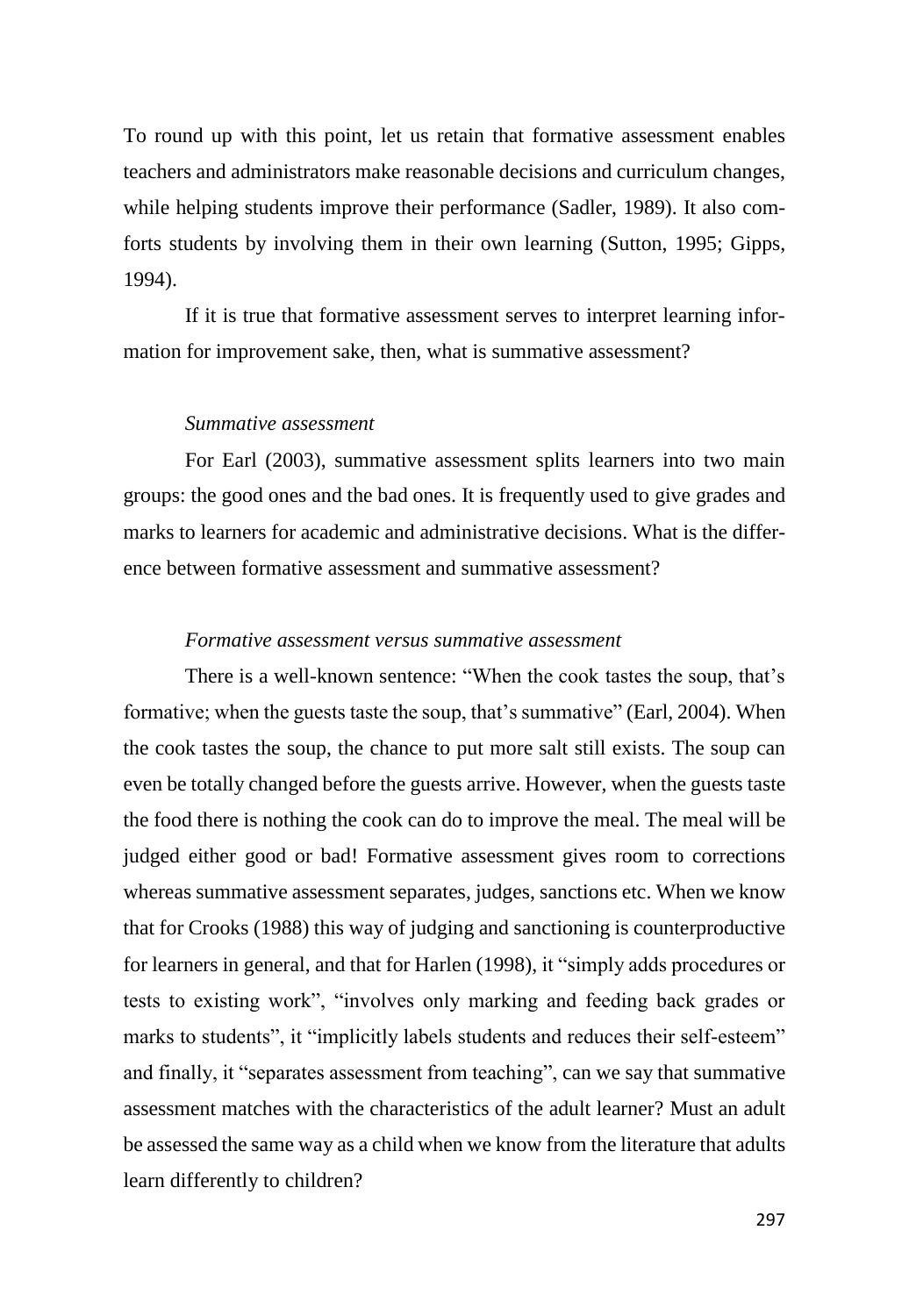#### *The adult learner and his/her characteristics*

First, let us mention that Knowles was convinced of the fact that "adults learned differently to children", and that belief "provided the basis for a distinctive field of enquiry", an enquiry that led to the characteristics of adults.<sup>1)</sup>

About those characteristics, some researchers could not see very clearly the links between a set of assumptions in relation with the learning of adults and a real adult learning theory. One of them is Hartree (1984) for whom "it is not clear that the characteristics of adult learners constitute a theory". Being a theory or not, for Cross (1992) those characteristics offered a 'framework for thinking about what and how adults learn'.

Similarly, for Merriam & Caffarella (1991), "Knowles' conception of andragogy is an attempt to build a comprehensive theory (or model) of adult learning that is anchored in the characteristics of adult learners".

Knowles (1989) seems to reply to those who would prefer another type of theory through the following statement: "My strength lies in creating opportunities for helping individuals become more proficient practitioners" (p. 146). To paraphrase Knowles, how can we use the opportunity of his five assumptions to help financial authority trainers become more proficient practitioners in adult assessment?

#### *Self-concept*

For Knowles (1975), as a person matures "his self-concept moves from one of being a dependent personality toward one of being a self-directed human being". Thus, the trainer must therefore avoid whatever can hinder the learner's independence. For example, the trainer must not impose activities, but rather request the learner's consent by explaining the reason for every activity.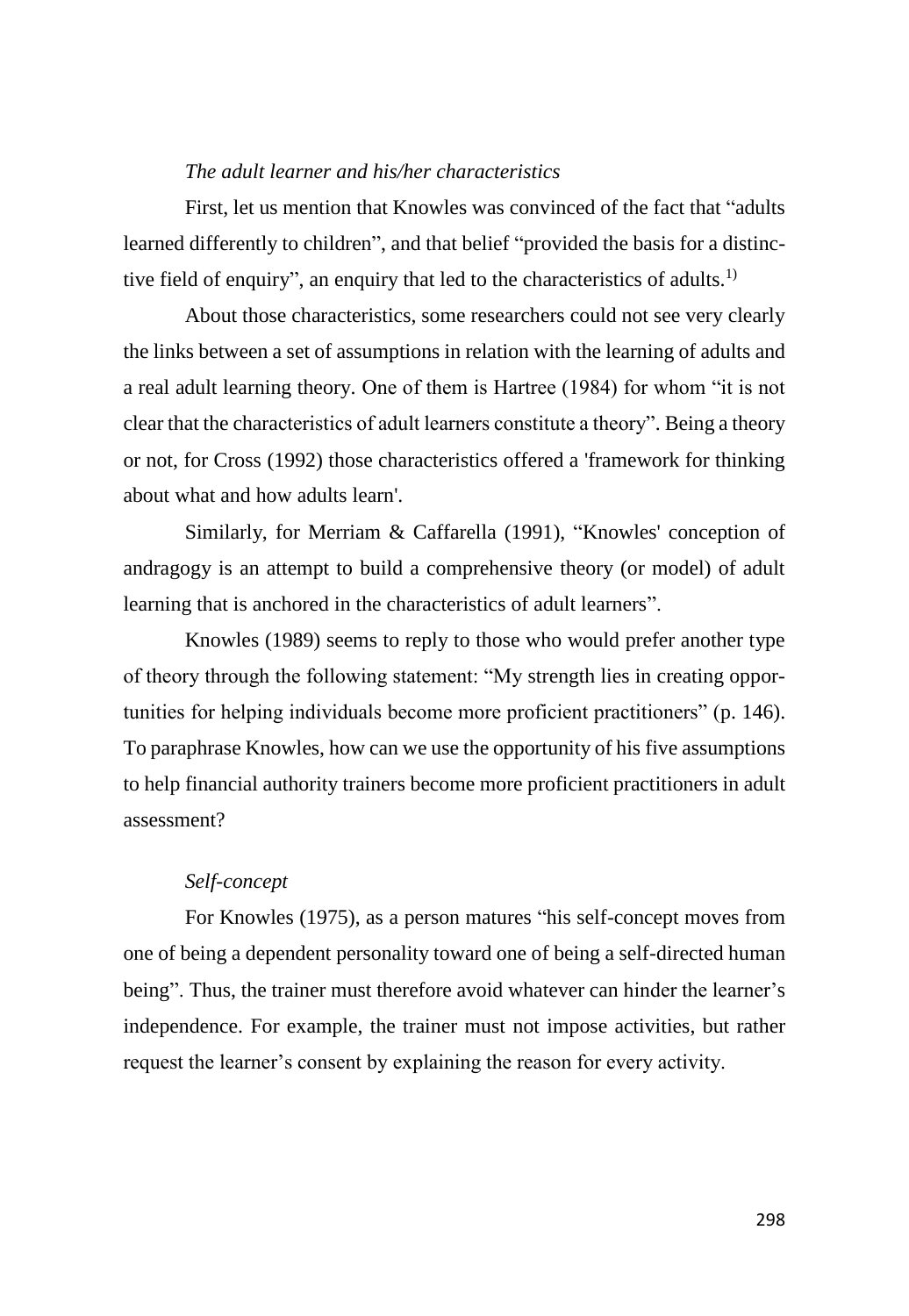#### *Experience*

As a person matures he accumulates a growing reservoir of experience that becomes an increasing resource for learning. Hence, informed trainers must make the best exploitation of this experience and use it through his learning process as the basis of the adult's learning activities. Any activity requesting memorization only must be avoided. (Jarvis, 1985) encourages the exploitation of the learner's rich experience as resources for learning, discussions or problem-solving.

# *Readiness to learn*

As a person matures "his readiness to learn becomes increasingly oriented to the developmental tasks of his social roles". Accordingly, instead of giving him abstract information during his learning process, rather involve him in activities that are part of his current professional life and he will enjoy learning because adults learn "what they need to know" (Jarvis, 1985).

#### *Orientation to learning*

As a person matures "his time perspective changes from one of postponed application of knowledge to immediacy of application, and accordingly his orientation toward learning shifts from one of subject-centeredness to one of problem - centeredness" Malcom Knowles (1984b). Therefore, the trainer must encourage problem solving activities rather than focusing on content.<sup>2)</sup> The trainer of adults must be patient and he must always remember that he is a mere guide. Therefore, he must always show love and understanding and be ever ready to offer his guidance in case a mistake arises.

# *Motivation to learn*

Malcom Knowles (1984b) asserts that as a person matures his motivation to learn becomes rather internal, contrary to children whose motivation to learn is rather external. Indeed, a child might learn to please his father, to avoid bad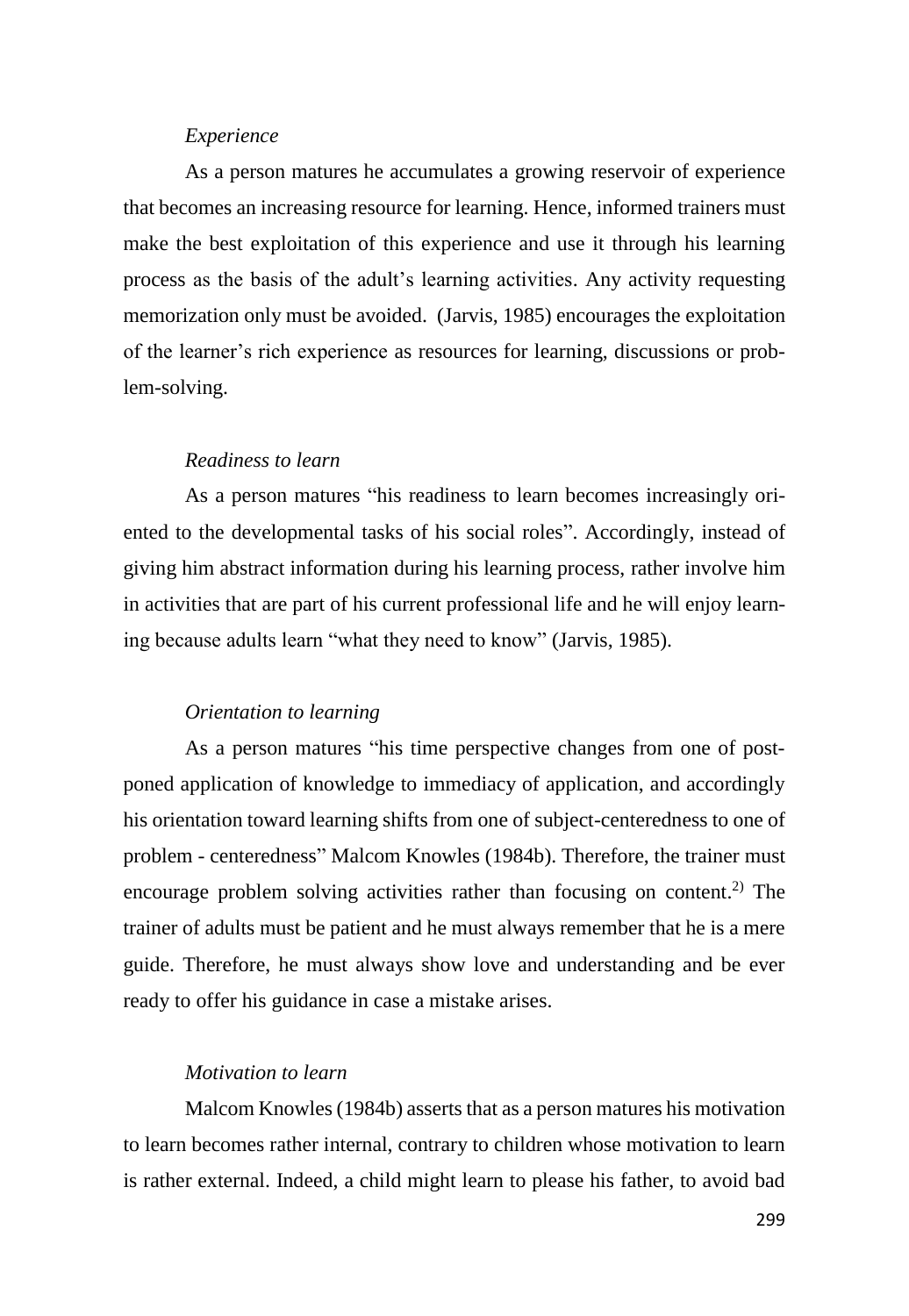marks, or just for the teacher to be happy for him. Adults do not learn for marks, neither to please anyone. They learn when they are interested, or for self-esteem.

### *Partial conclusion*

The literature on learning assessment is abundant. Hence, less concern was given to the characteristics of the adult learner who, according to Malcom Knowles, learns differently from younger learners. This implies that the adult learner deserves to be assessed differently from younger learners. The current study will be carried out through the lenses of Malcom Knowles. In another word, through the characteristics of the adult learner.

### **Purpose of the study**

This research aims at studying adult assessment in relation to the assessment habits of a highly experienced group of adult trainers: Ivorian financial authority's trainers.

#### *General objective*

The aim of this research is to understand the way financial authority's trainers assess their adult learners. This general objective can be translated into the following specific objectives.

# *Specific objectives*

Seven specific objectives were identified: (1) discover if financial authority trainers assess their learners; (2) find out if financial authority trainers give marks to their adult learners; (3) ensure that financial authority trainers offer their adult learners the responsibility to make decisions concerning their own learning or assessment; (4) find out whether financial authority trainers encourage self-assessment with adult learners; (5) discover if financial authority train-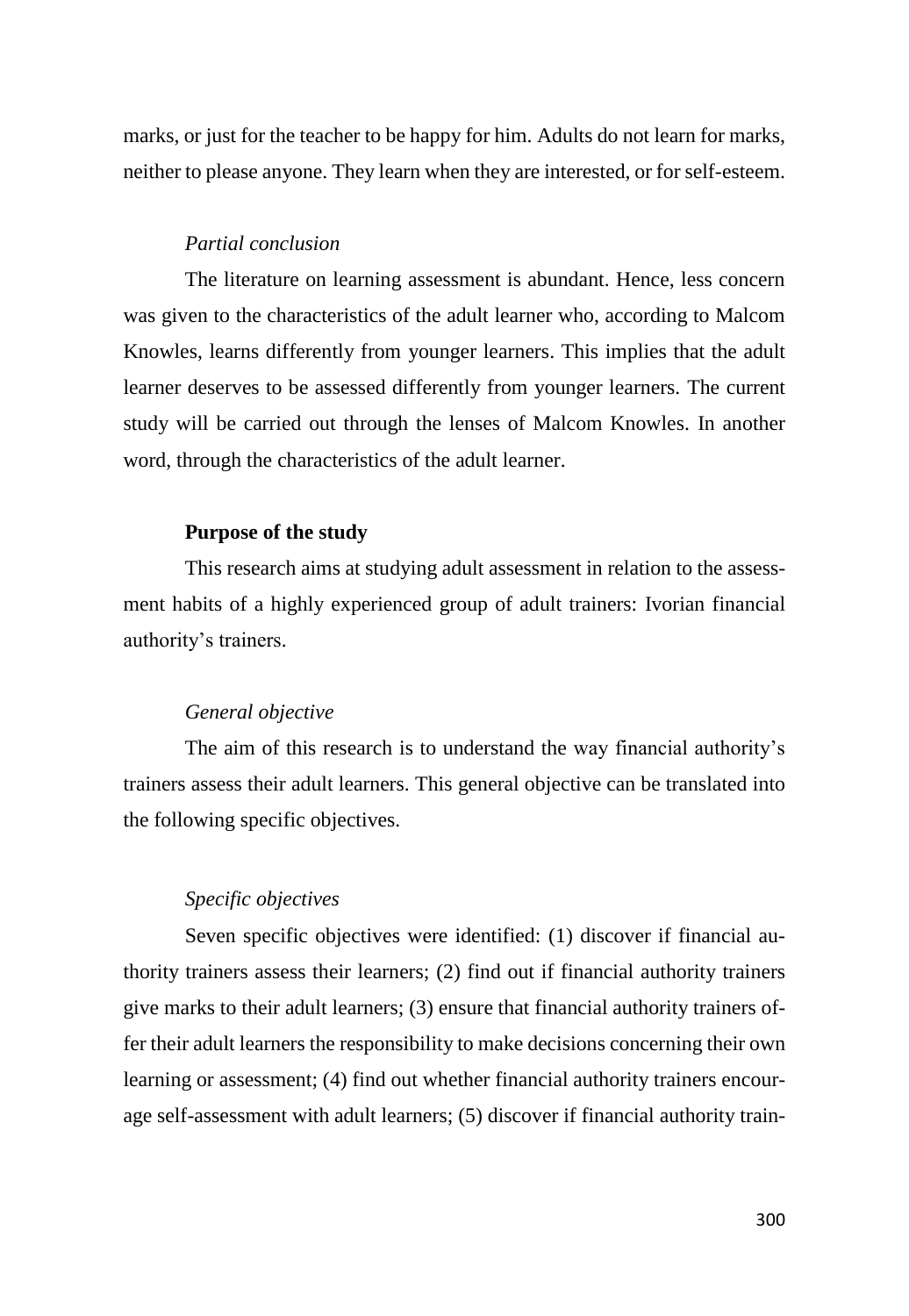ers take learners' experience into account while designing courses or assessments; (6) check if financial authority trainers' courses or assessments are taskoriented or content-oriented; (7) discover if financial authority trainers use problem-solving activities while assessing their adult learners.

#### **Hypotheses**

Our hypotheses consist of a general hypothesis and specific hypotheses. The general hypothesis of this research is: Ivorian financial authority trainers are able to assess adult learners correctly.

This general hypothesis generates the following specific hypotheses: (i) financial authority trainers assess their adult learners; (ii) financial authority trainers give marks to their adult learners; (iii) financial authority trainers grant their adult learners the responsibility to make decisions concerning learning or assessment; (iv) financial authority trainers encourage self-assessment with adult learners; (v) financial authority trainers take; (vi) learners' experience into account while designing courses or assessments financial authority trainers' courses or assessments are task-oriented and not content-oriented; (vii) financial authority trainers assess their adult learners through problem-solving activities

# **Methodology**

At this level of the present research, we will present first, our research site, then the population and afterwards our sampling and analysis method.

#### *Research site*

The research site here was Hotel Président, in Yamoussoukro where gathered most financial authority trainers of COTE D'IVOIRE for a seminar on the principles of andragogy. Three luxurious conference rooms were hired for this training and served for this survey too.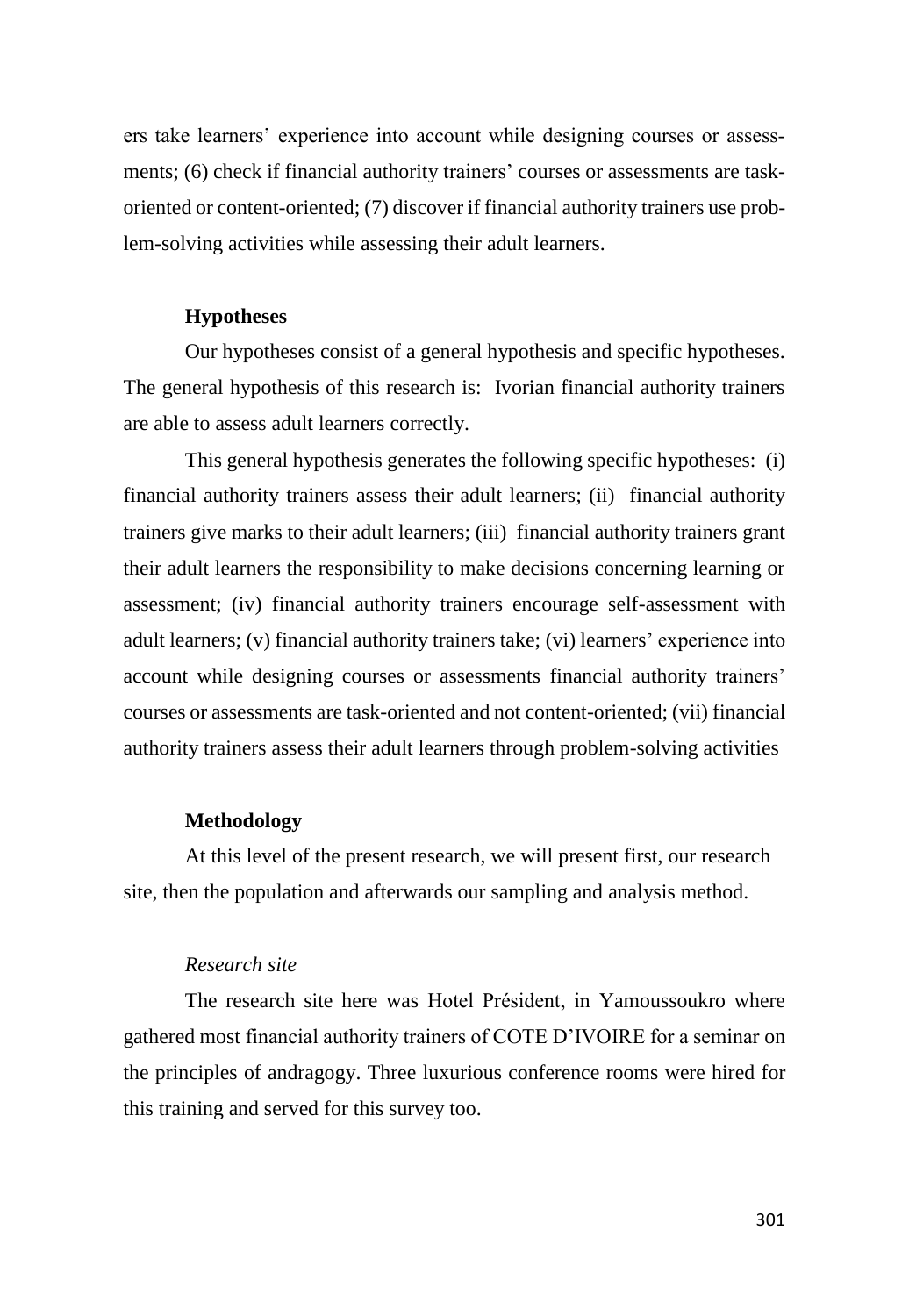#### *Research population*

Our research population comprised of the majority of Ivorian financial authority trainers. 47 in number, they are trainers operating at the general directorate for taxation, the general directorate for finance and budget, the general directorate for customs.

### *Sample*

We were lucky to have the entire population, therefore, we turned all of them into respondents. They were 47 trainers.

### *Data collection instruments*

We opted for two instruments: focus group discussion and a written questionnaire after observing some issue during the micro teaching phase, having in mind to discover our population's future training needs. The data were collected on January 21, 2016.

#### *Sampling and analysis method*

As for our analysis method, our option was that of framework analysis. This choice can be explained by the fact that our option was to focus our discussion on the view and style of Malcom Knowles' framework. Therefore, any qualitative data that does not much the stated framework was rejected in favor of quantitative data that seems more structured and impartial.

#### **Results**

#### *Whether financial authority trainers assess their adult learners*

Here we have to verify the hypothesis according to which financial authority trainers assess their adult learners. For this sake the following question was asked: "Do you assess your adult learners at the end of their training session?" To this question, the first trainer we gave the floor to, responded "yes", followed by the agreement of the entire population of trainers. In another word,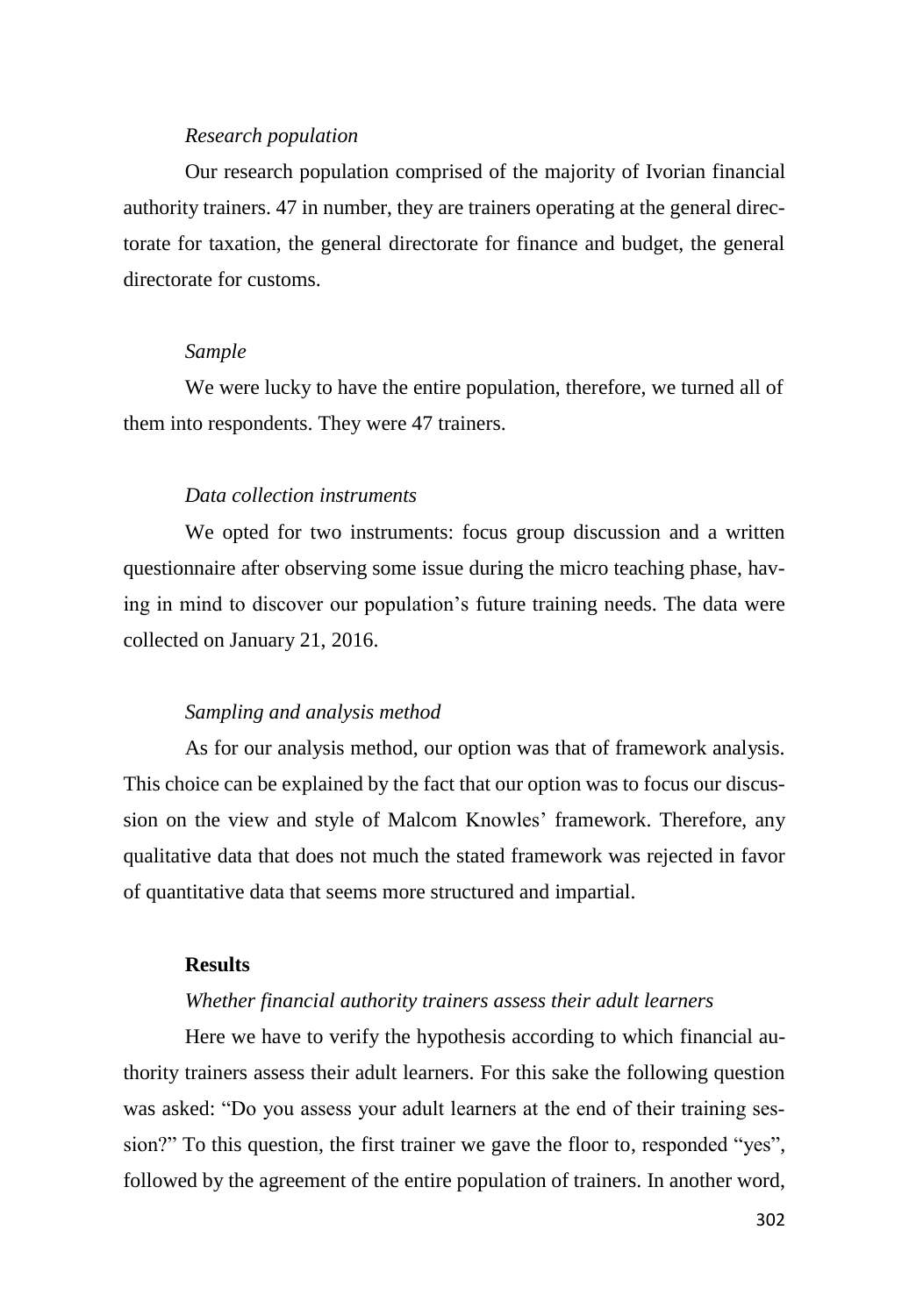47 out of 47 responded affirmatively, that is to say 100 percent of them agreed with their pair who said: "we assess them to know what they have acquired."

To our question "how do you assess them", another one answered:" we give them a written test, but we do not grade it." To our next question: "do you all agree with him?" one of them, after taking the floor disagreed by saying what follows: "all this depends on the type of adults we teach. We do not grade adult students engaged in professional development, but we do grade those engaged in initial education." To our question "what do you use this information for?" one of them answered: "We use it for future improvements". To the question "How many of you agree with this answer?" 100% of them raised their hand to show their agreement (Fig. 1).



**Figure 1**

In conclusion, 100 per cent of the financial authority trainers assess their adult learners engaged in professional development to know what they have acquired, but they keep this information for themselves for further improvements.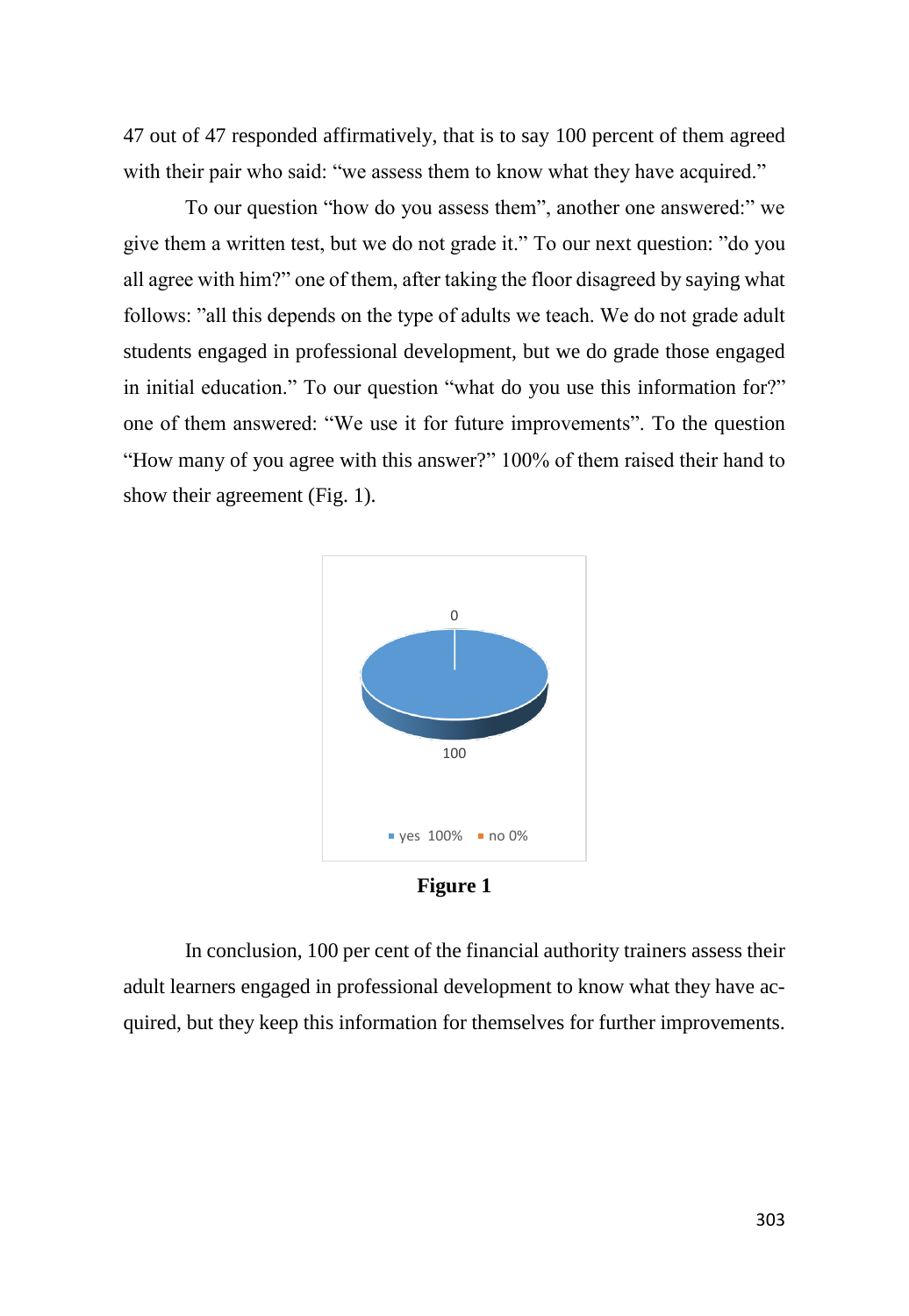#### *Whether financial authority trainers give marks to their adult learners*

To the question: "Do you give marks to your adult learners?", the answer was "no" for professional development adult learners, but "yes" for adults engaged in initial education. To our question" how many of you agree with this answer?", the entire population agreed by lifting their hands (Fig. 2).



**Figure 2**

In conclusion, 100 per cent of the financial authority trainers do not give marks to their adult learners engaged in professional development.

*Whether financial authority's trainers offer their adult learners the responsibility to make decisions concerning learning or assessment*

Our survey at this point started with the following question: "Do you offer your adult learners the chance to make decisions relating to their assessment?", the answer was unconditionally no! To the question "why such an absolute no?" another one answered that it was not auditors' role to take any responsibility, but rather the responsibility of trainers, and the whole group agreed (Fig. 3).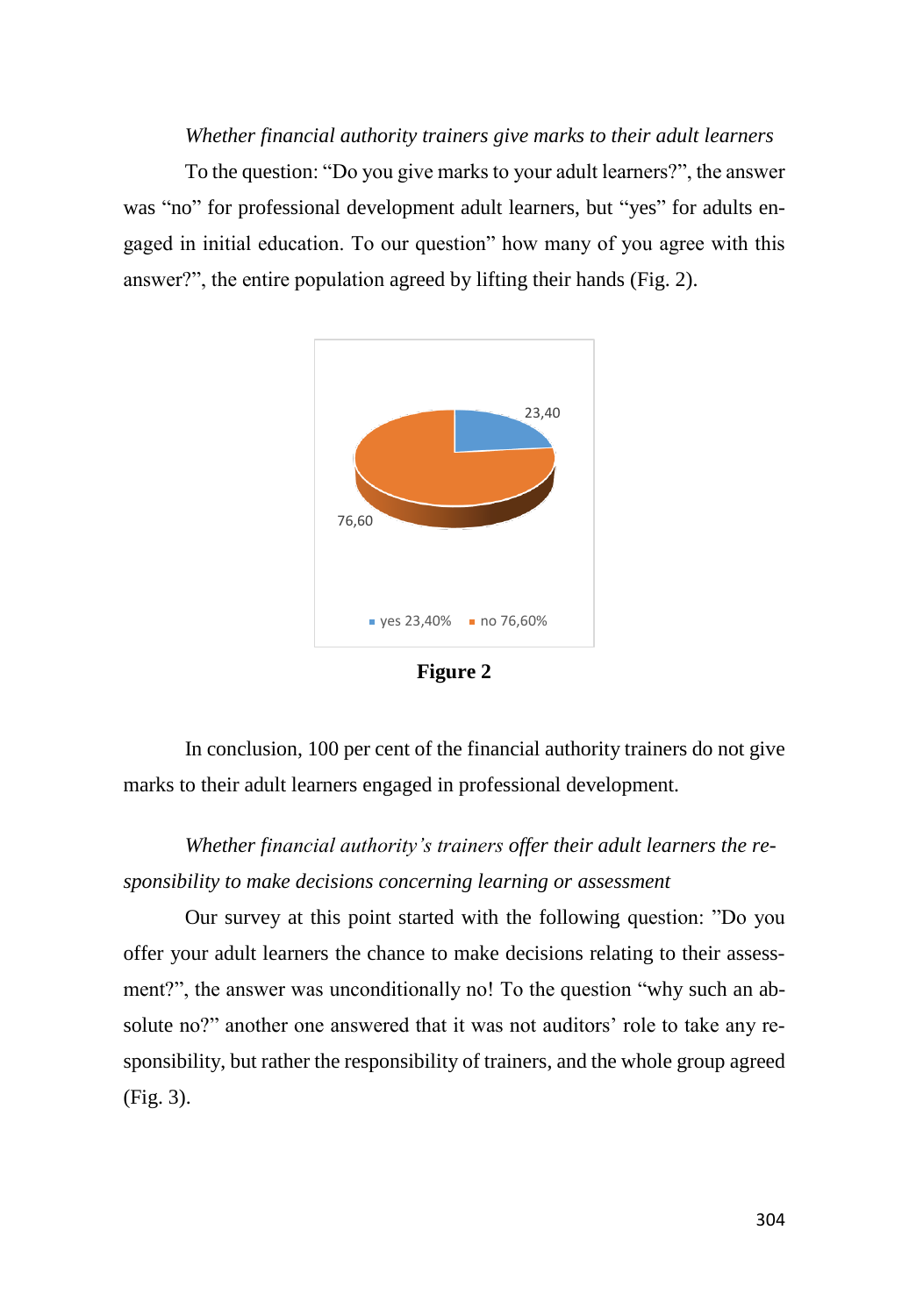

**Figure 3**

In conclusion, financial authority trainers do not allow their adult learners to make decision concerning their assessment.

# *Whether financial authority's trainers encourage self-assessment with adult learners*

On the present point of our survey what we wanted to know was if financial authority trainers encourage self-assessment. In another word, if they offer a chance to their learners to assess themselves? The answer that came from one of them was yes! To our question "how many of you agree with him?", on the one hand 38 of them raised their hands to show their agreement.

On the other hand, 9 of them disagreed. Those who disagreed, explained that what they usually do and which others called self-assessment was not one. They usually share forms to participants for the latters to indicate the different unclear or clear points in the training session. In other words, trainers wanted their learners to help them differentiate the points that were easy to understand from those which were not. For these 9 trainers, this feed-back request could not be called self-assessment, whereas for the majority, it was one.

We then asked them what they usually do with the information gathered from their adult participants, and they answered that they use such information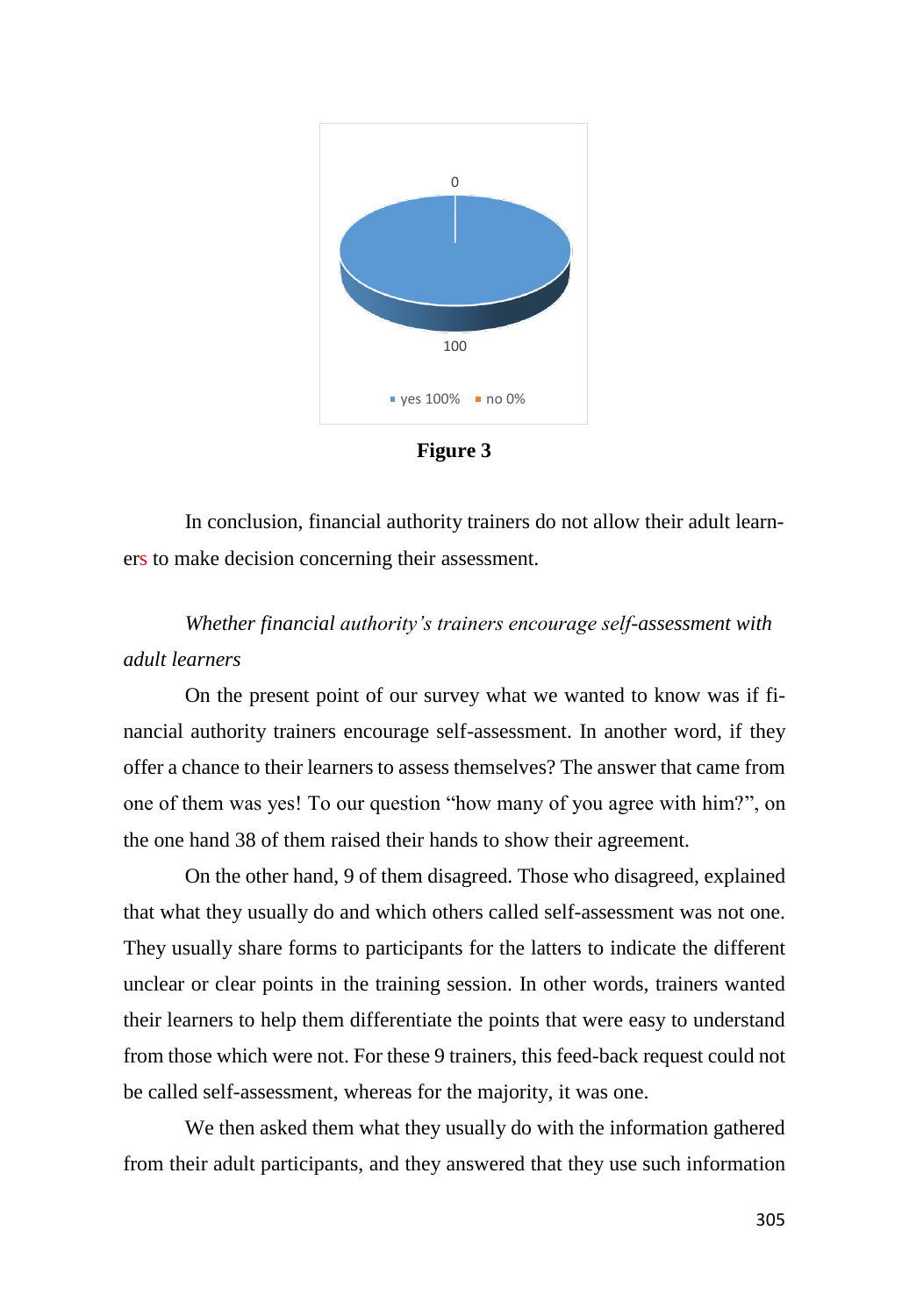for further improvements. The rest of the group agreed with this answer, that is to say 100% of them (Fig. 4).



**Figure 4**

In conclusion, they use this self-assessment type to improve course quality for future learners.

*Whether financial authority's trainers take learners' experience into account while designing courses or assessments*



**Figure 5**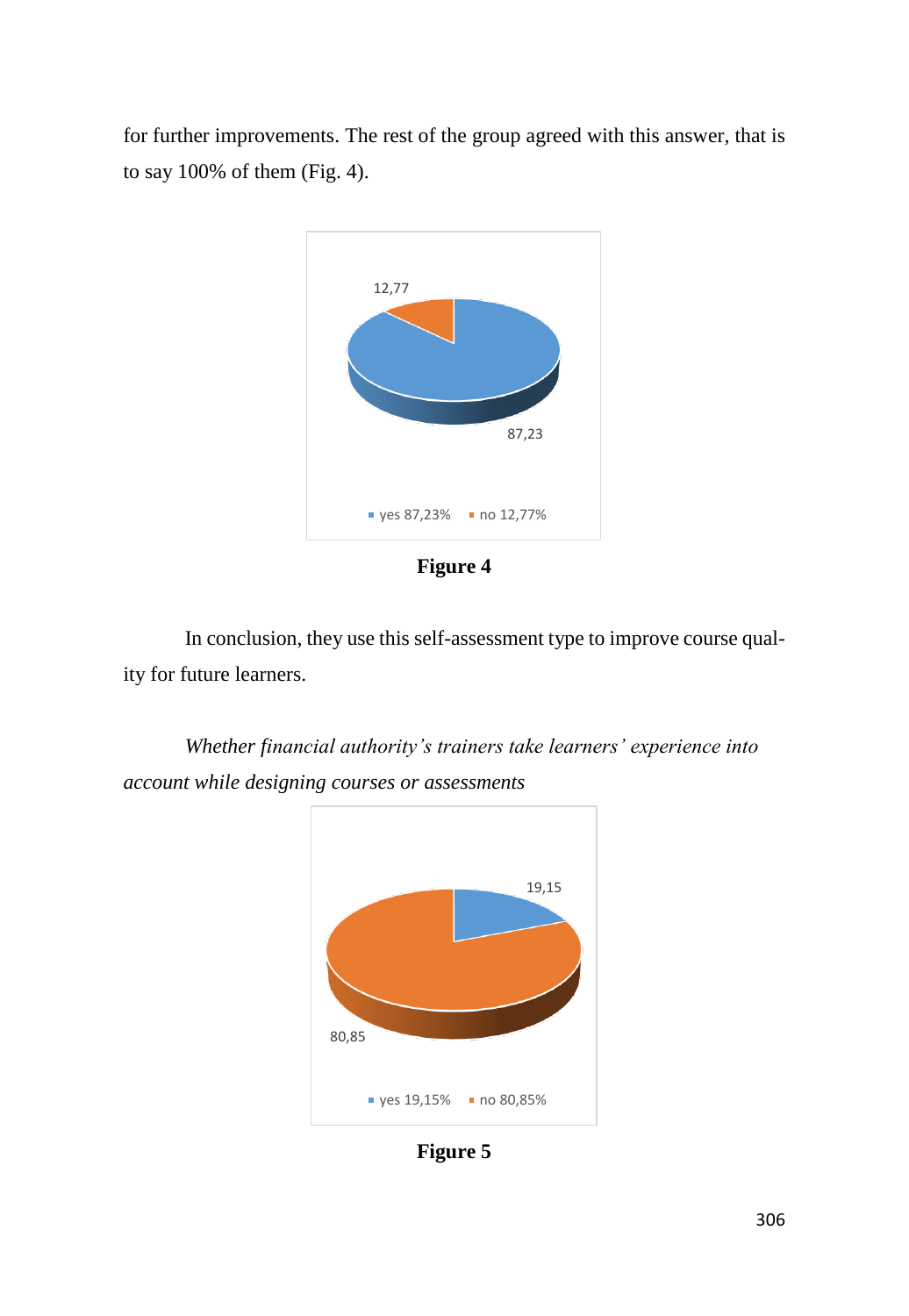In order to verify this hypothesis, we asked the question "what do you do with your adult trainers' experience while you are assessing them?" The answer we got was "nothing". What about while designing a training, do you use their experience one way or another? The answer was "no!"(Fig. 5).

In conclusion: financial authority trainers do not make use of their adult learners' experience neither during their training session, nor during their assessment session.

# *Whether financial authority's trainers' courses or assessments are task-oriented and not content-oriented*

In order to verify assumption6 we asked the following question: "are your courses and assessments task-oriented or content-oriented?" The first answer that came from our respondents was: "task-oriented" and 29 trainers agreed with this answer. The second answer was "both" meaning both task- oriented and content- oriented and 15 trainers showed their agreement to this reply. Afterwards, three of them did not express their opinion (Fig. 6).



**Figure 6**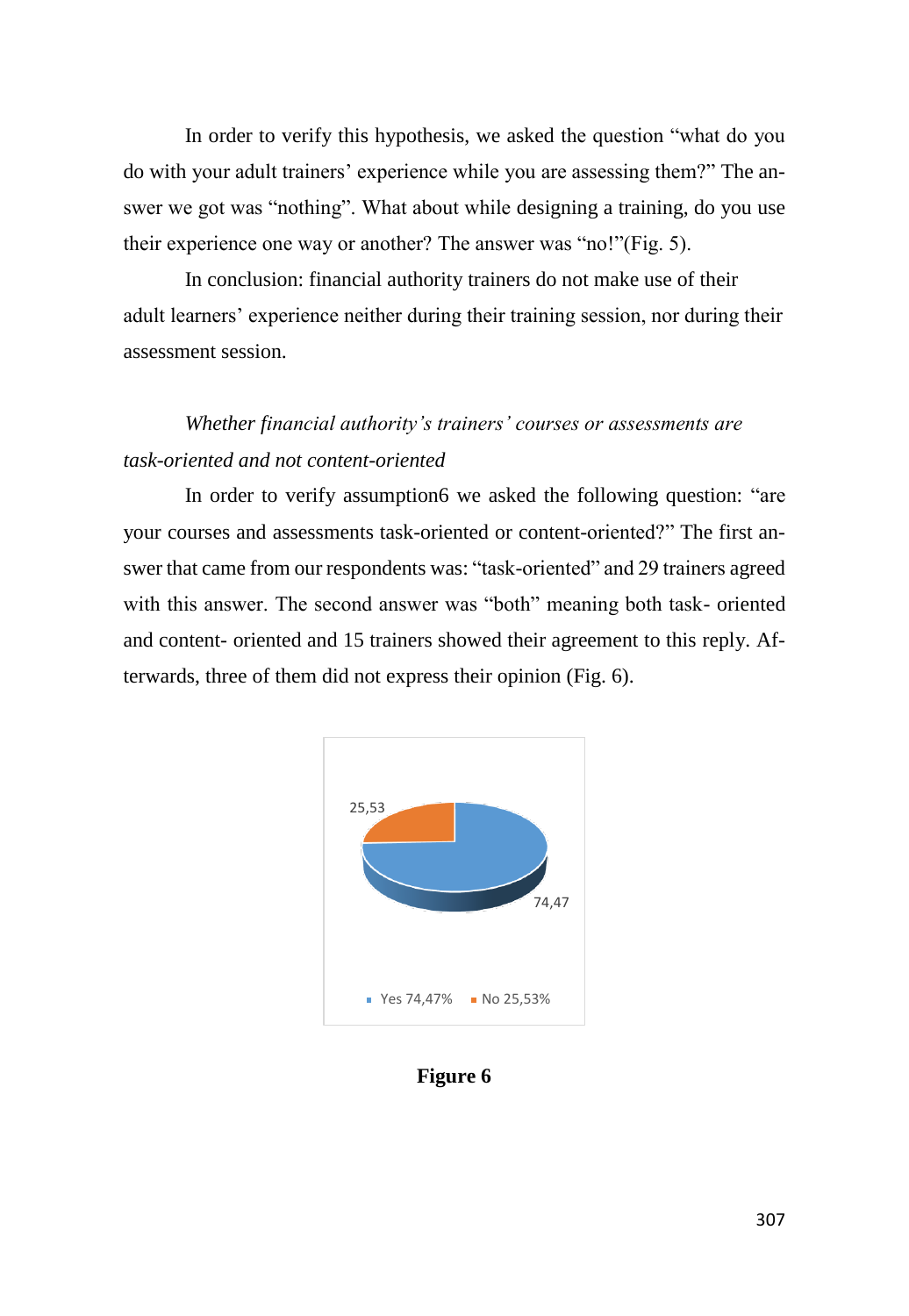In conclusion: for 61.7 per cent of the financial authority trainers, their courses and assessments are task-oriented, whereas for 31.9 per cent of them they are both task-oriented and content-oriented. 6.38 per cent of them did not express their opinion, but why?

# *Whether financial authority's trainers assess their adult learners through problem-solving activities*

Our attempt to verify this hypothesis requested the following question: «are your assessments based on problem-solving activities or on a course-content?" 28 of them stated that their assessments were rather based on problemsolving activities, whereas 19 believed that they were using content-based assessments (Fig. 7).



### **Figure 7**

In conclusion, financial authority trainers' assessments are more based on problem-solving activities than on course contents.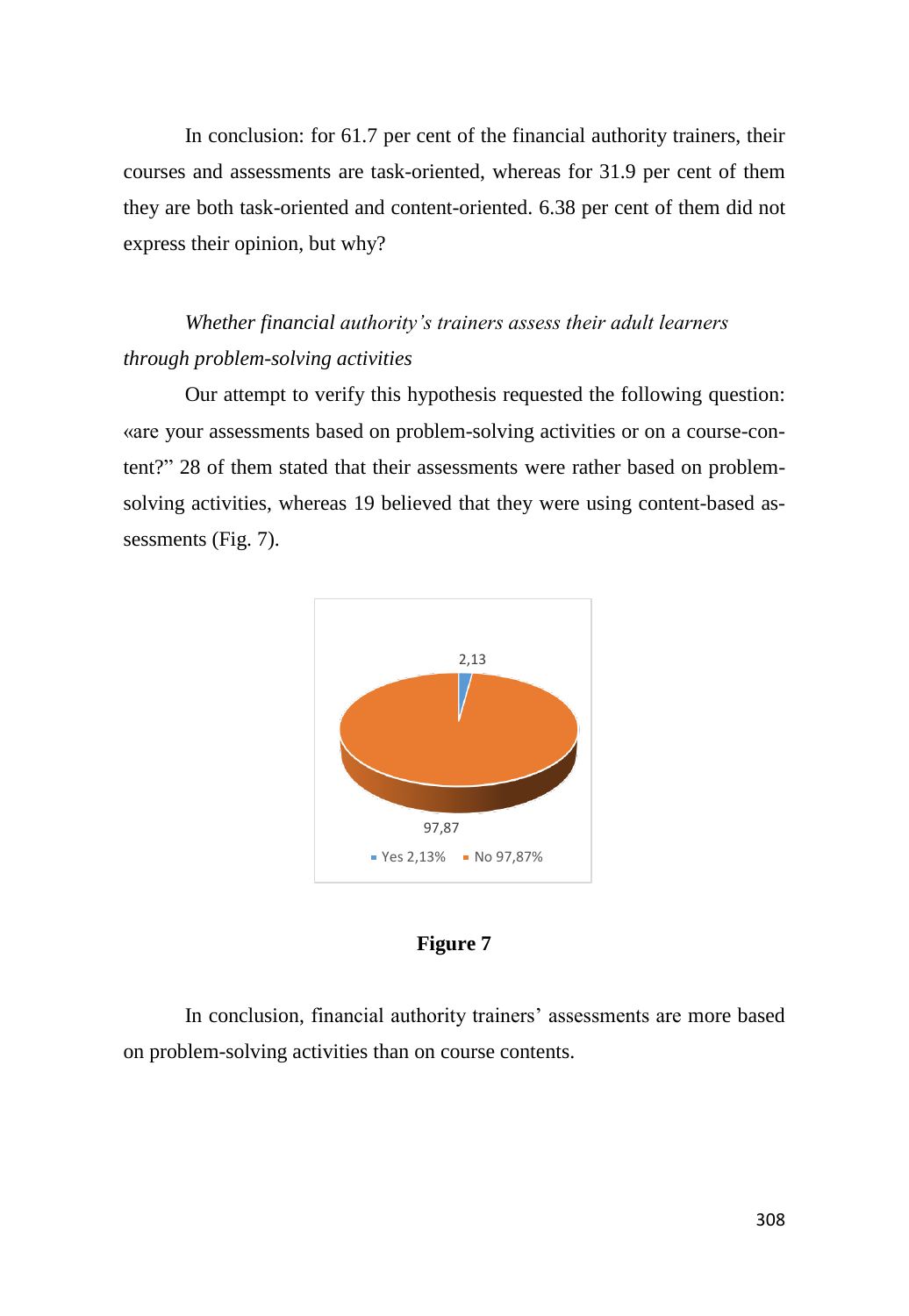# *Partial conclusion*

This research has enabled us to discover that financial authority trainers assess their adult learners in order to know what the latter have acquired through their training (assumption 1). However, they do not grade those of their learners engaged in professional development (assumption 2). 47 respondents out of 47 (100%) have confirmed this information.

Besides, financial authority trainers do not allow their adult learners to make decision concerning neither their courses, nor their assessments (assumption 3). They also asserted to use self-assessment to improve future training course quality for future learners (assumption 4).

Furthermore, financial authority trainers do not use of their adult learners' experience neither during their training session, nor during their assessment session (assumption 5).

Additionally, for 61.7 per cent of the financial authority trainers, their courses and assessments are task-oriented whereas for 31.9 per cent of them they are both task-oriented and content-oriented. 6.38 per cent of them did not express their opinion.

As a final point, financial authority trainers' assessments are more based on problem-solving activities than on course contents.

#### **Discussion**

To understand better the achievements of this research we find it important to refresh our mind with what we know about formative assessment and summative assessment. Gipps (1994) defines formative assessment as the assessment that "boosts the use of assessing feedback to advance teaching and learning while encouraging "curriculum planning." As for summative assessment, Earl (2003), defines it as the assessment which "is frequently used to give grades and marks to learners for academic and administrative decisions".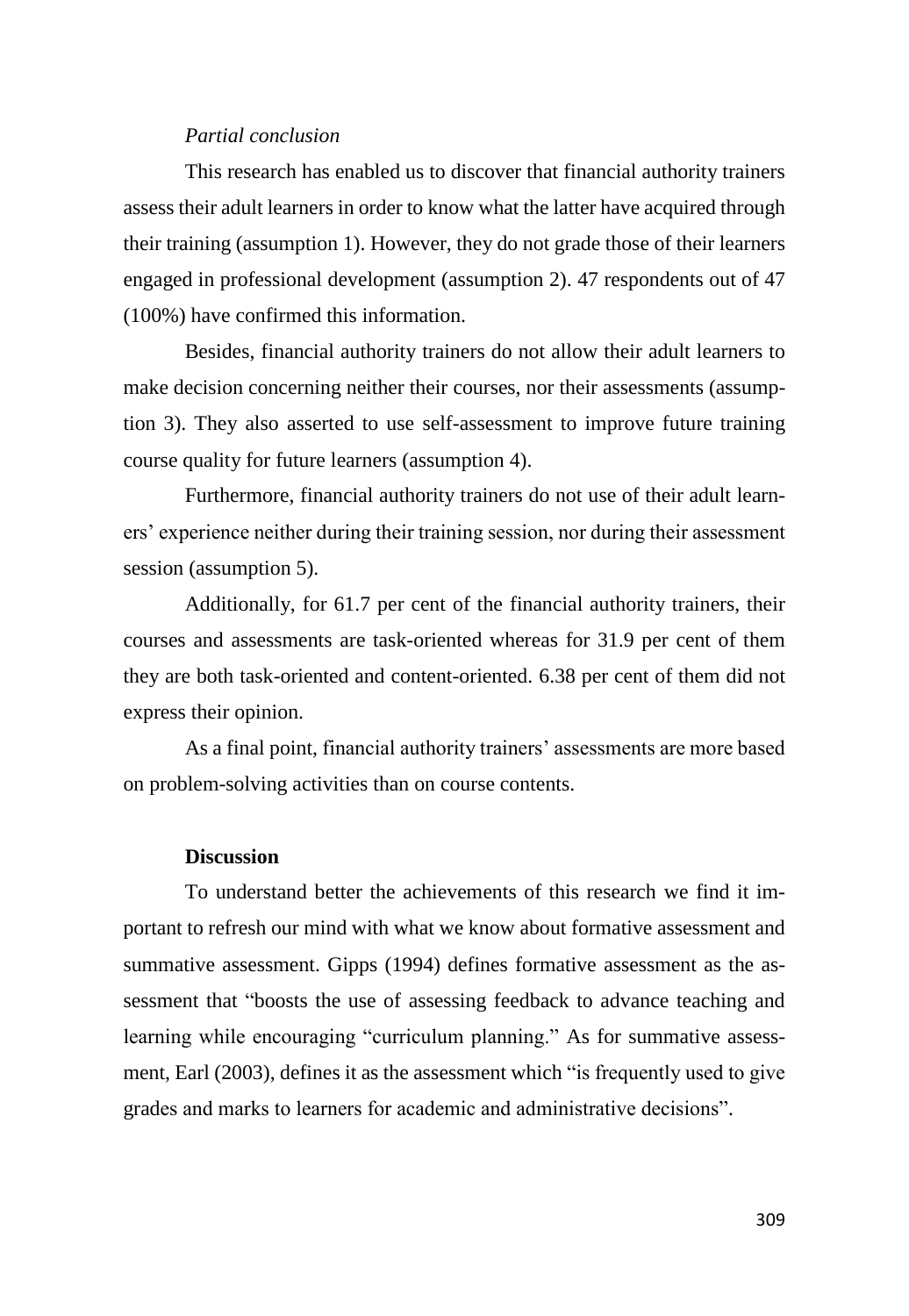#### *From assumption 1 to 3*

To come back to the achievements of this research, hypothesis 1 revealed that the trainers under study do assess their learners in order to identify what they have learned, but the same hypothesis was silent about the use of this important information.

We just knew that the learners were given a written test, which was not graded, but which was used for future improvements. According to them, nothing was done for the current participants of the training, but some corrections would be brought to the weaknesses observed in the current training for a future training, surely for the benefit of future participants. How do we call this curious assessment type?

First of all, we could not call this "summative assessment" because it was not used to give marks that would serve academic or administrative purposes. Second, we could not call it "formative assessment" either, because "formative assessment" is usually operated during the training session, for the trainer to correct certain weaknesses while learners are available. In the case of the present study this "formative -assessment like" is operated at the end of the training so that no correction is possible in case a part or the entire training is not understood.

Face of this situation, we were driven to question these trainers' real goal in assessing their learners. Were they saying something close to this: "This training was not really famous, fine, we will do better next time for another group!" We would reply: "fine, but what do you do for your present learners? Are you going to scarify them?"

The importance of formative assessment is before all, what the trainers does for the current training to be a success! It is also what the trainer does for the present learners to have the expected behavior! Formative assessment gives room to corrections, training adaptation in order to meet the learners' needs. How do we explain the trainers' failure to exploit what looks like a formative assessment? Is it not a proof of trainers' ignorance of assessment rules?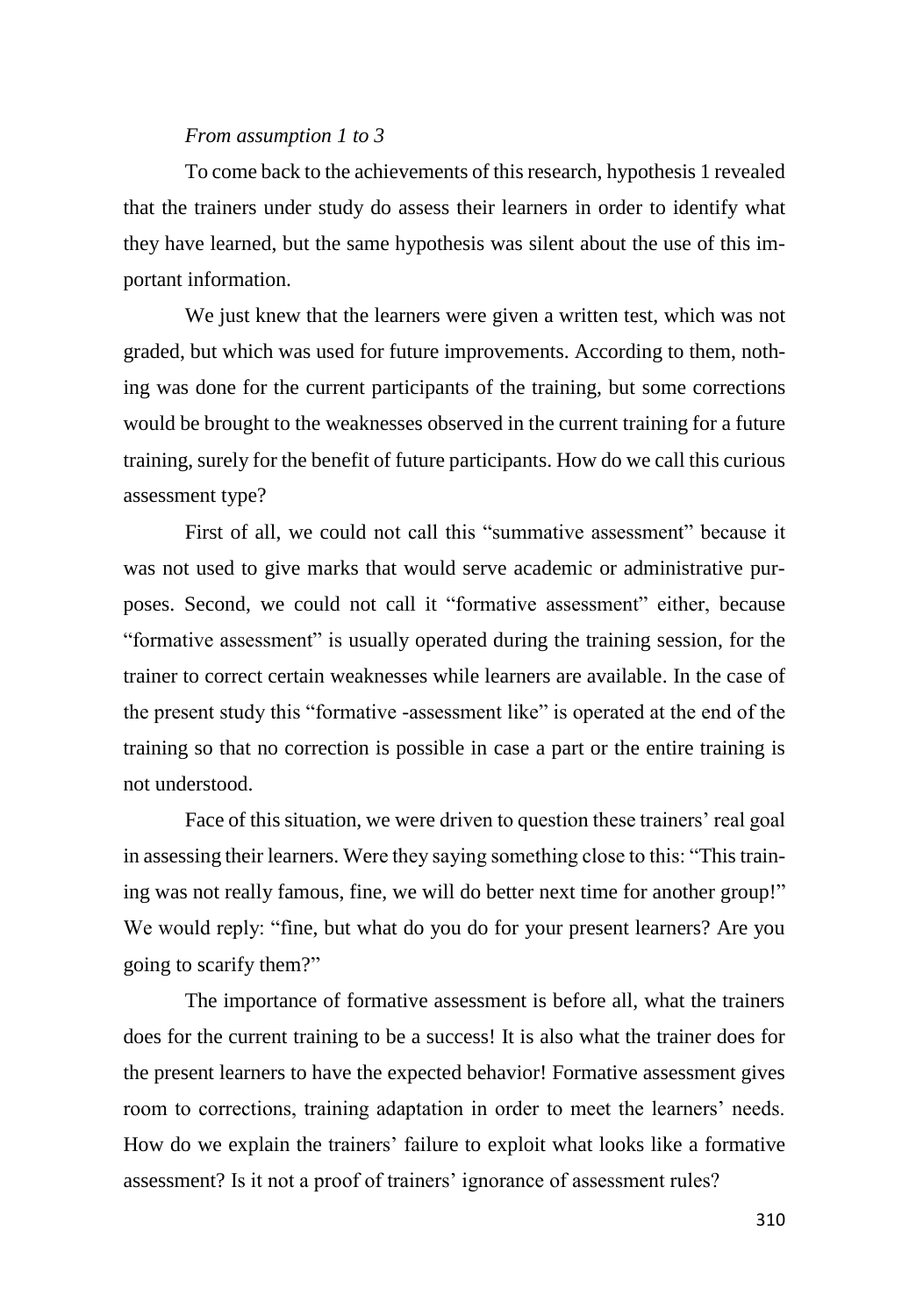Certainly, it was not wrong to use the information deriving from the current training for further improvements, but improvements, if any, should start with the present participants. Indeed, we did not find it too professional to ignore the present learners by failing to give them a feedback on their learning, but rather using their feedback for the benefit of future learners. Black & William (2010) insists on the fact that summative assessment implies "the provision of effective feedback" to learners, the active involvement of learners in their own learning, the adjustment of teaching to take assessment results into account. What was hidden behind this non exploitation of formative assessment? Was it not a mark of ignorance in the use of formative assessment?

### *Conclusion*

To end completely with this point, for us formative assessment should be fully used throughout the whole training session in order to remedy possible weaknesses and insufficiencies of the training. Thus, the learners would fully benefit of their training.

As for the fact that financial authority trainers do not use summative assessment, it goes in line with Knowles's self–directedness. Indeed, for Knowles (1975), not only adult learners are able to assess themselves, therefore it is not necessary to give them a mark, but also they are not prepared to be submitted to whatever looks like a constraint.

The fact that summative assessment separates, judges, and sanctions, makes adult learners really reluctant towards it. Crooks (1988) seems to say the same thing when he writes that "judging and sanctioning are counterproductive". Similarly, Harlen (1998) proves the uselessness of summative assessment when he argues that it "simply adds procedures or tests to existing work, while implicitly labelling students and reducing their self-esteem".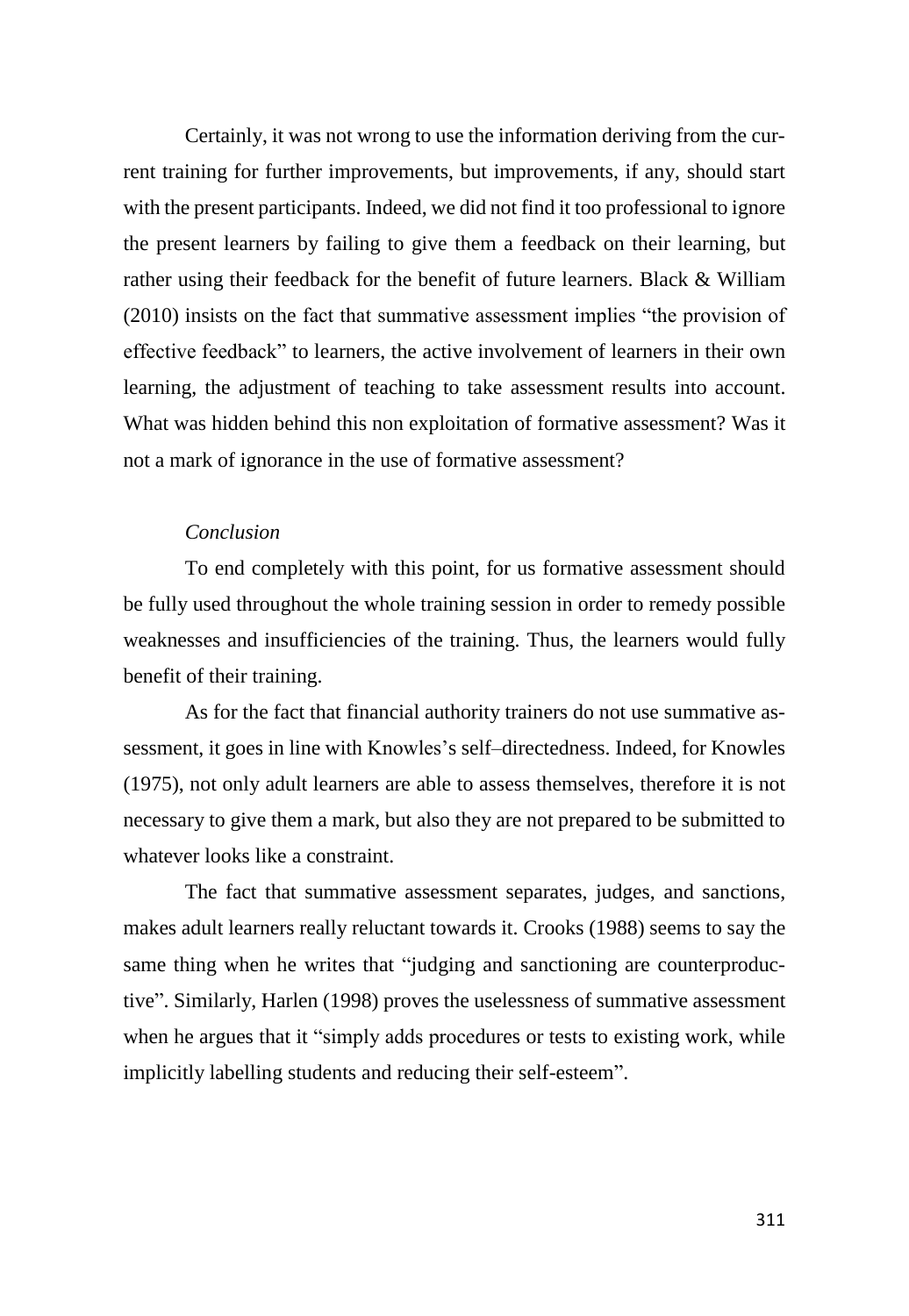# *From assumption 4 to 5*

Assumption 4 was designed to verify if yes or no financial authority trainers design their courses/and /or evaluations taking into account the adult learners' experience as documented in the works of Malcom Knowles. Both of these assumptions aimed at verifying the trainers' awareness of Malcolm Knowles' adult learning principles.

Indeed, while Knowles asserts that "as a person matures he accumulates a growing reservoir of experience that becomes an increasing resource for learning", he means that the experience of adult learners should be taken into account during their learning process. In another word, the adult learner's experience is a key factor that can be used to simplify learning. Refusing to consider the experience of adult learners means refusing to recognize him as an adult, as a grown up person who is able to think, to make all the decisions concerning his life.

As a trainer, failing to consider the experience of an adult learner places the teacher in the position of traditional pedagogy, particularly, a position which is very close to the transmission approach that considers every learner as a blank brain to fill.

Undeniably, it is only when we put ourselves in the shoes of the Magister, that character who is assumed to possess the knowledge to transmit to those who do not have it, that we can run the risk to ignore totally adult learners' experience.

To sum up this point, financial authority trainers, by failing to consider the experience of their adult learners, both during their course design process and also during the assessment process, put themselves in the shoes of the Magister in an "ex-cathedra" teaching approach, not acceptable in the milieu of adult learners.

Contrary to assumption 4 in which trainers did exactly the contrary of what they were expected to do, assumption5 offers a new image of trainers who are totally aware of the way to handle adult learners. Indeed, they devised task-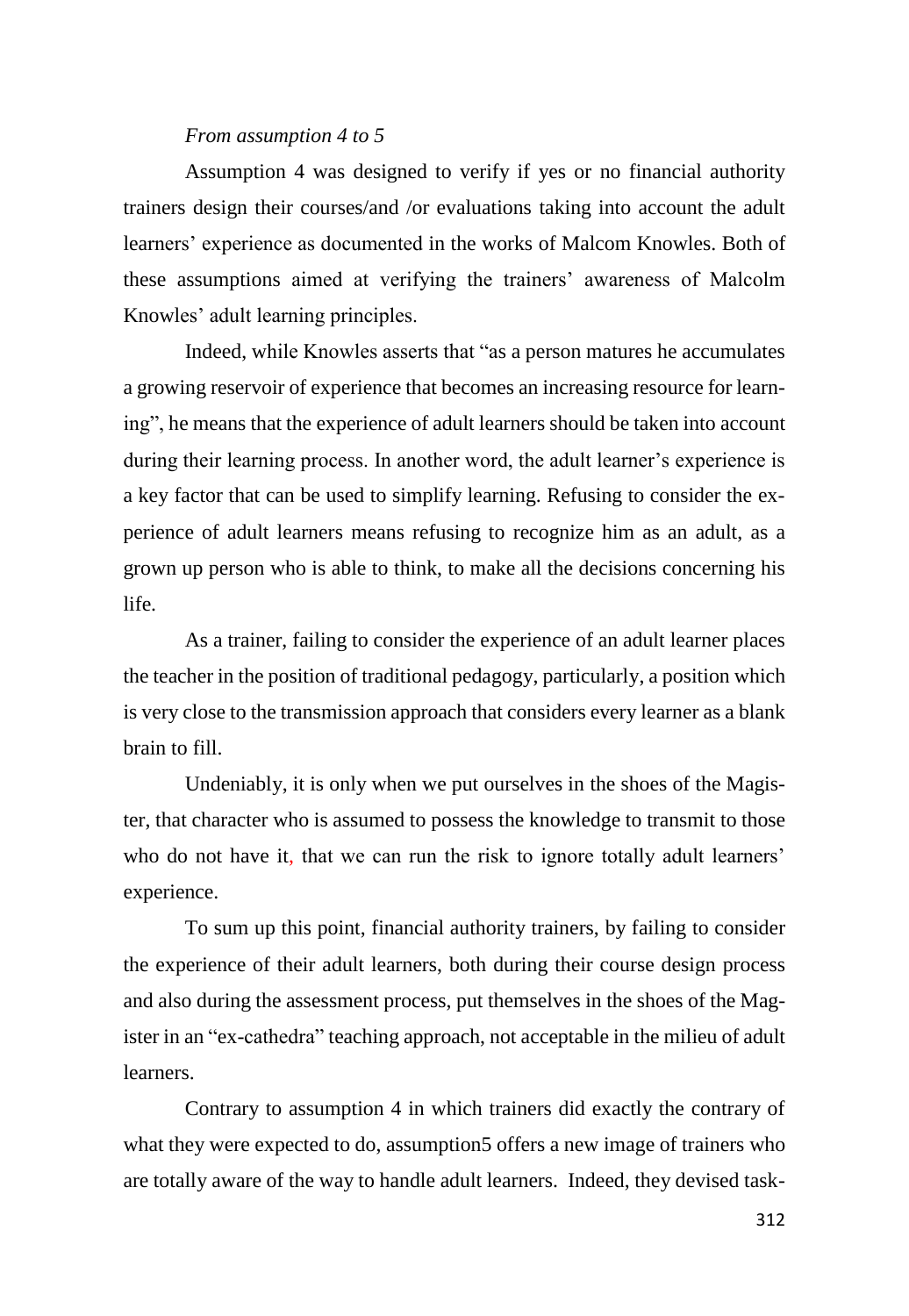based activities for their adult learners and in so doing, they are in line with Knowles (1975) who asserts that adult learners' "readiness to learn becomes increasingly oriented to the developmental tasks of their social roles".

Likewise, they also seem to consider one characteristic feature of an adult learner who is not good at memorizing. That is why<sup>2)</sup> it is better to recommend problem-solving activities when we are dealing with adult learners, rather than content-based activities which might request memorization. Failing to use adult learners' experience as recommended by the works of Malcom Knowles is problematic and gives room to question the validity of their knowledge in adult assessment and learning.

### *Conclusion*

Financial authority trainers do not take their learners' experience into account while designing their courses and assessments. However, their assessments are rather more task-based oriented than content-based.

# *Assumption 6 and 7*

Our interviews with our respondents revealed that the majority (61.7 %) of financial authority trainers' courses and assessments are task-oriented, (31.9 %) asserted that they were rather combining task-based activities with contentbased ones, whereas (6.38%) of them had no opinion. It is therefore logical, to discover that (60%) of them believe more in devising assessments based on problem-solving activities rather than on the contents. This way of dealing with adult learners is in line with Knowles' view of how to deal with adult learners.

Indeed, for Knowles, the adult learners "readiness to learn becomes increasingly oriented to the developmental tasks of his social roles". Consequently, it is preferable to "involve him in activities that are part of his current professional life for him to enjoy learning." He is for the knowledge that is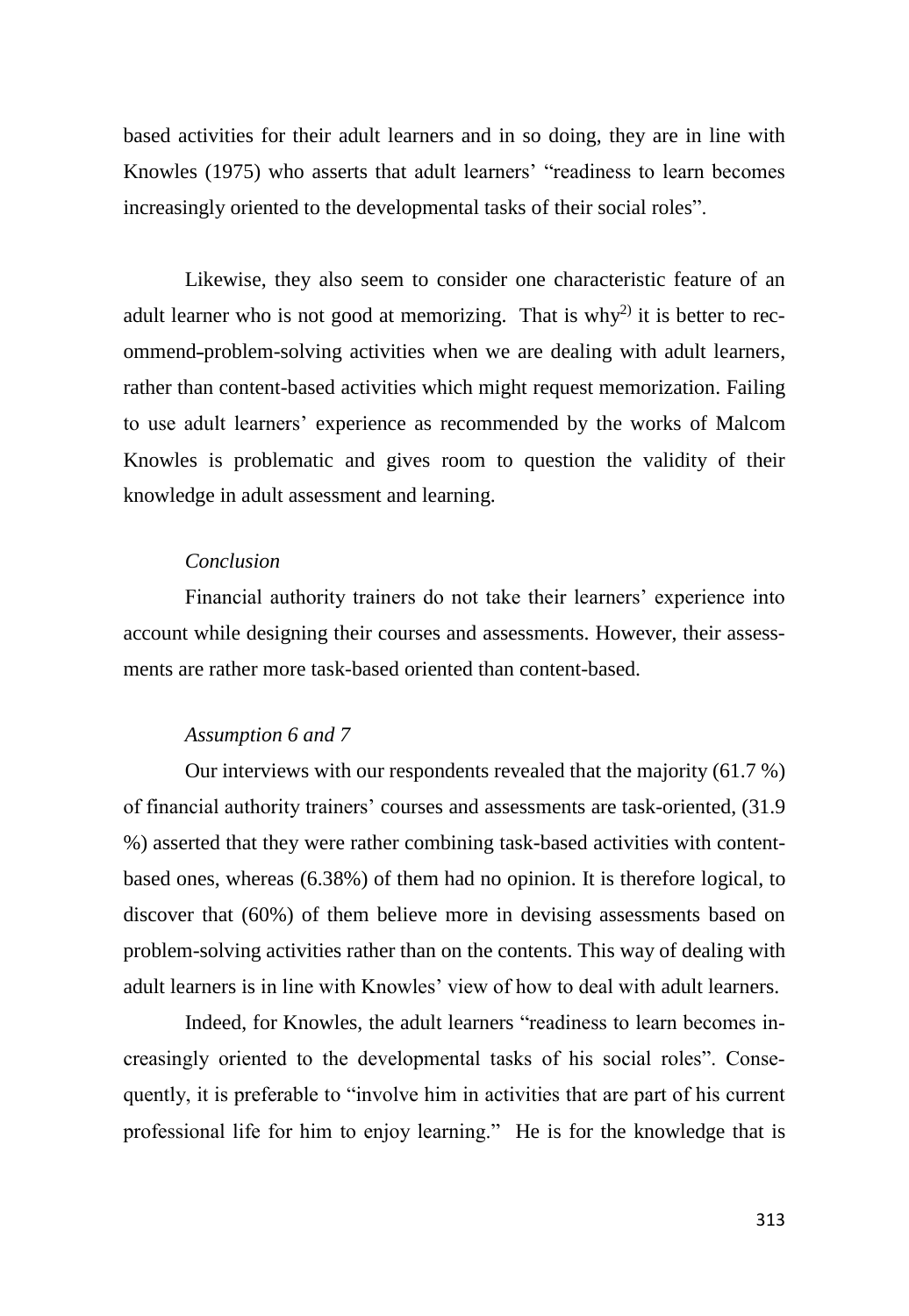immediately practical and useable to help him solve the different problems that he faces in his everyday life (Knowles, 1975).

Furthermore, adults in a learning situation are more problem-centered than subject-centered. Consequently, the fact that the majority of financial authority learners' focus on task-based assessments is really positive and deserves to be encouraged. $^{2)}$ 

To close with this point (assumption 6), we noticed that financial authority trainers seemed to be partially, but highly aware of the characteristic features of adult learners. However, assumption 6 is the only assumption where some respondents did not express their opinion and they represent only 6.38% of our respondents. Why?

Usually when a question is asked, those who have a clear answer are the first ones to raise their hands. As for those who have no answer, they are not eager to propose an answer. In the particular case of the population under study, no one can say that they do not have an answer, since the question concerns what they usually do. Each of them should normally know what to say. Besides, we do not believe that those trainers simply refused to disclose their opinion. Therefore, we are strongly certain that they did not answer because they were confused, not knowing what to say. What confused them?

For us, the word assessment was the source of that confusion. According to Webster, the education meaning of the term assessment "refers to the wide variety of methods or tools that educators use to evaluate, measure, and document the academic readiness, learning progress, skill acquisition, or educational needs of students".

In the light of the above definition, what name do we give to the fact of sharing forms to adult learners in order to request their opinion on a training that they have just received? How does this way of doing things contribute in measuring adult apprentices' learning progress or academic progress?

For the few who were confused, those forms were not evaluation forms according to the above definition of the term assessment. Certainly, those forms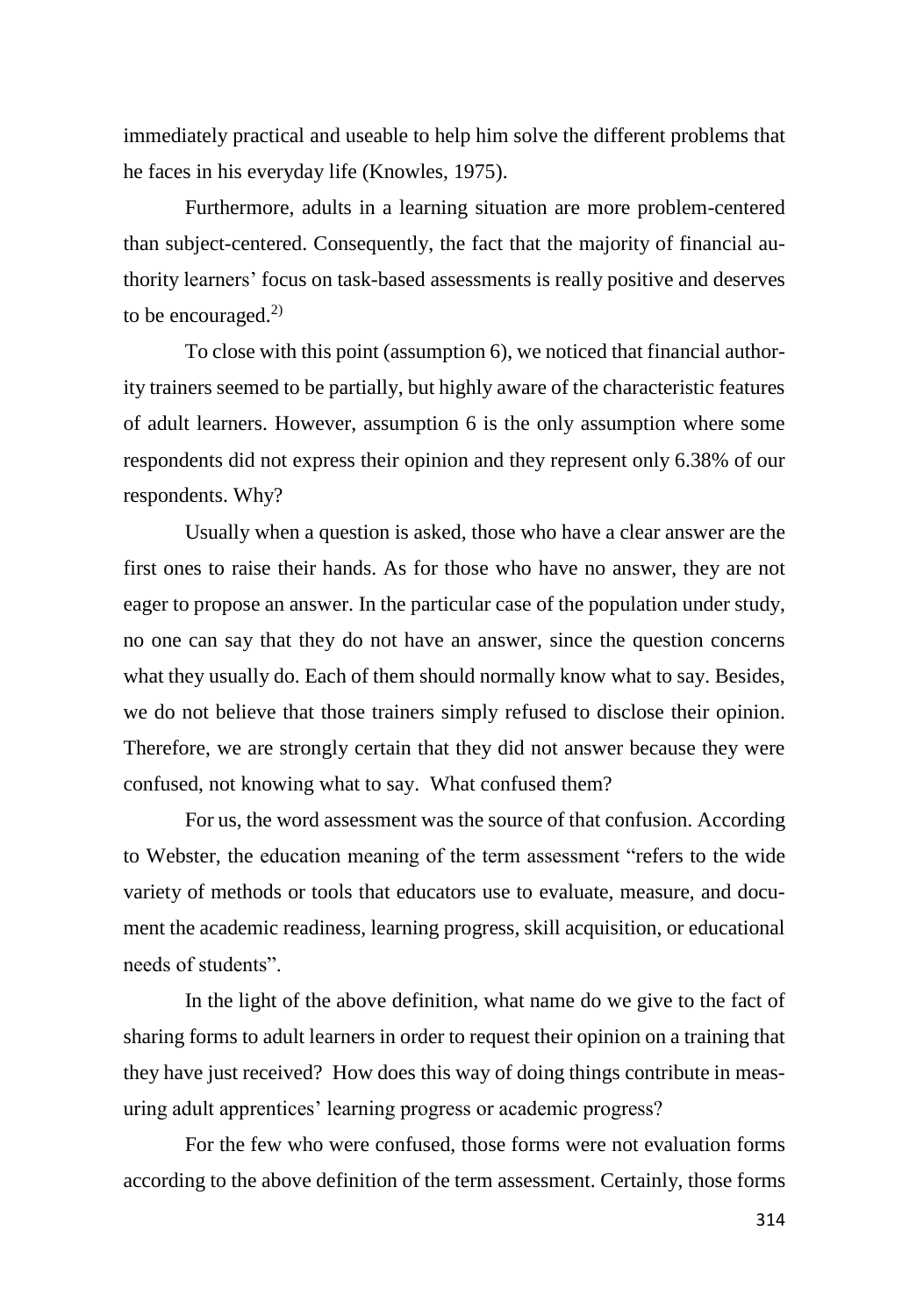were used to assess, but not the learners. They were used to assess their training, meaning to request learners' opinion on their training. Consequently, they were simply opinion request forms which were not meant to measure neither adult learners' academic progress, nor their academic readiness.

#### *Achievements of this research*

Our achievements in the present study were classified into two parts: positive achievements and negative achievements. *Positive achievements:* First, if we assume that each of the financial authority trainers understood the term "assessment" the right way, then we need to point out that we were very lucky to deal with trainers who were not totally ignorant of andragogic principals.

Indeed, the trainers under study devised trainings and assessments which were not entirely content-oriented (40%). The great majority of them, approximately 60 % of them were conscious that for adult learners, it is far better to base trainings or assessments on tasks to accomplish rather than on the contents.

Besides, they were well informed that problem-solving activities were more suitable for adult learners. The fact of knowing this proves their awareness of adults' orientation to learning. Indeed, according to Knowles (1984), "as a person matures his time perspective changes from one of postponed application of knowledge to immediacy of application, and accordingly his orientation toward learning shifts from one of subject-centeredness to one of problem -centeredness". Moreover, since his motivation to learn becomes internal as he grows in maturity, instead of giving him marks that might hinder his self-esteem or his interest, both incentives that make him desire to learn, it is preferable to avoid giving him a mark, especially when one is not obliged to. Are these few positive points enough to assert that our trainers are specialists in andragogy? *Negative achievements***:** One of the negative points of this review concerns decision making. Indeed, the population under study chose to make all decisions concerning the learning and evaluation of their adult apprentices. This consti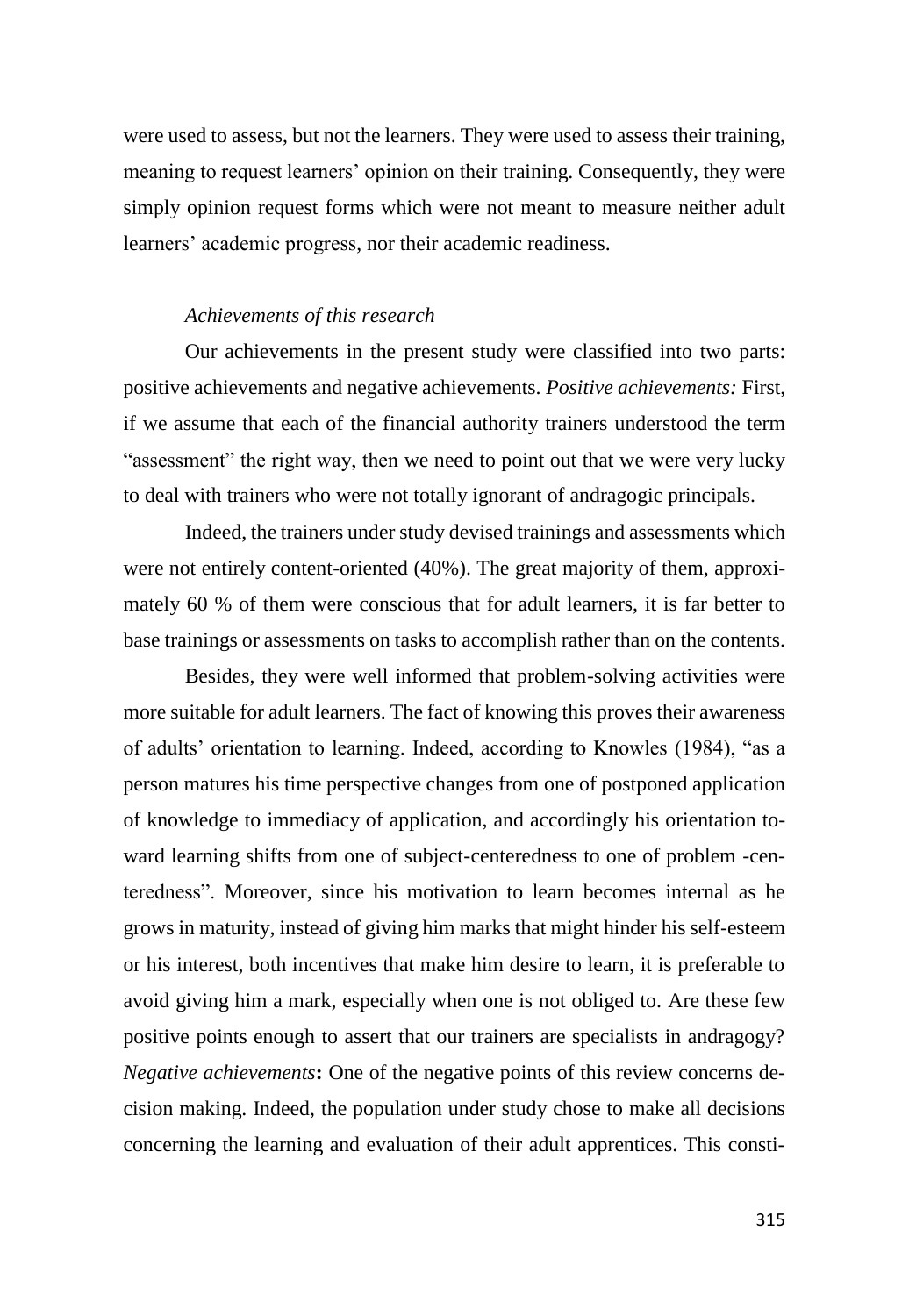tutes a violation of Knowles' assumption according to which "as a person matures his self-concept moves from one of being a dependent personality toward one of being a self-directed human being" Knowles (1975). Thus, making all the decisions without adult learners' consent is a way to impede the learner's independence and this constitutes a point to remedy.

Another negative point concerns self-assessment. Indeed, our result analysis enabled us to realize that what the majority of financial authority trainers called self-assessment was actually an assessment of their own training, which is different from assessment by the learners of their own learning. Therefore, we can conclude that the trainers under study have at least a partial ignorance of what self-assessment really is, as well as how it can be implemented. Such an ignorance that led to a confusion deserves to be clarified during a future training.

To close with the weaknesses that we observed, we noticed that, contrary to the assumption of Knowles that states that "as a person matures he accumulates a growing reservoir of experience that becomes an increasing resource for learning", financial authority learners do not take their adult learners' experience into account. This is a serious violation of one of the key principles of adult learning and this deserves to be corrected through a sound and complete training.

# **General conclusion**

This research which aimed at understanding if financial authority trainers are professionally and intellectually well equipped to instruct and assess adult learners has enabled us to attain some important achievements that we organized into two main groups: positive and negative.

Such an appraisal was made possible by comparing financial authority trainers' habits and actions to the principles of andragogy as described in Malcom Knowles' works. Thus, we were positively impressed by their awareness of the fact that adult learners engaged in professional training should not be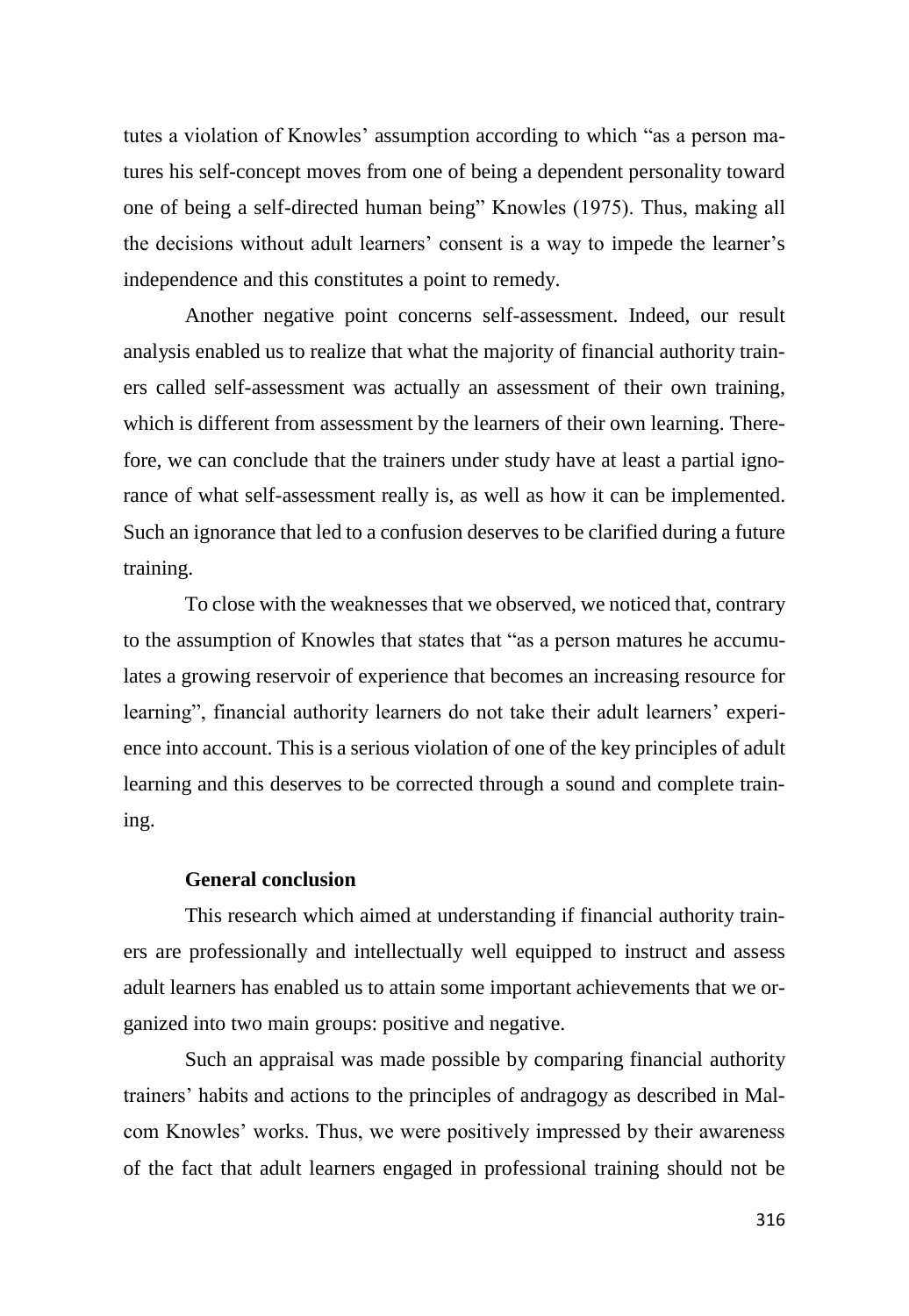given a mark for fear to hinder their self-esteem. Moreover, most of them knew that adults' learning and assessment should rather be task-based. Consequently, problem-solving activities should be preferred.

As for negative achievements, one of them is concerned with decision making. Indeed, Knowles (1975) views the adult as a self-directed person who needs to be involved in all decisions concerning his learning and/or assessment. Thus, ignoring this, requests training.

Another negative point concerns the true meaning of the term "self-assessment". Indeed, our result analysis revealed that for financial authority trainers, the term "assessment" refers to their own training, and not the "assessment by the learners of their own learning".

A sound training in favor of those trainers would be the best way to clarify things and bring each of them to a better practice.

The last weakness that we identified was that, financial authority learners do not take their adult learners' experience into account and this is a serious violation of one of the key principles of adult learning; "as a person matures he accumulates a growing reservoir of experience that becomes an increasing resource for learning". This too deserves a therapy: training.

Though interesting on the professional plan, our achievements should not be generalized since this study was undertaken to see if financial authority trainers need to be trained in adult learners' learning assessment. Are teaching and assessing, both formatively and summatively, not the components of the same complex entity called "teaching"?

# **NOTES**

- 1. [http://infed.org/mobi/malcolm-knowles-informal-adult-education-self](http://infed.org/mobi/malcolm-knowles-informal-adult-education-self-direction-and-andragogy/)[direction-and-andragogy/](http://infed.org/mobi/malcolm-knowles-informal-adult-education-self-direction-and-andragogy/)
- 2. <http://www.instructionaldesign.org/theories/andragogy.html>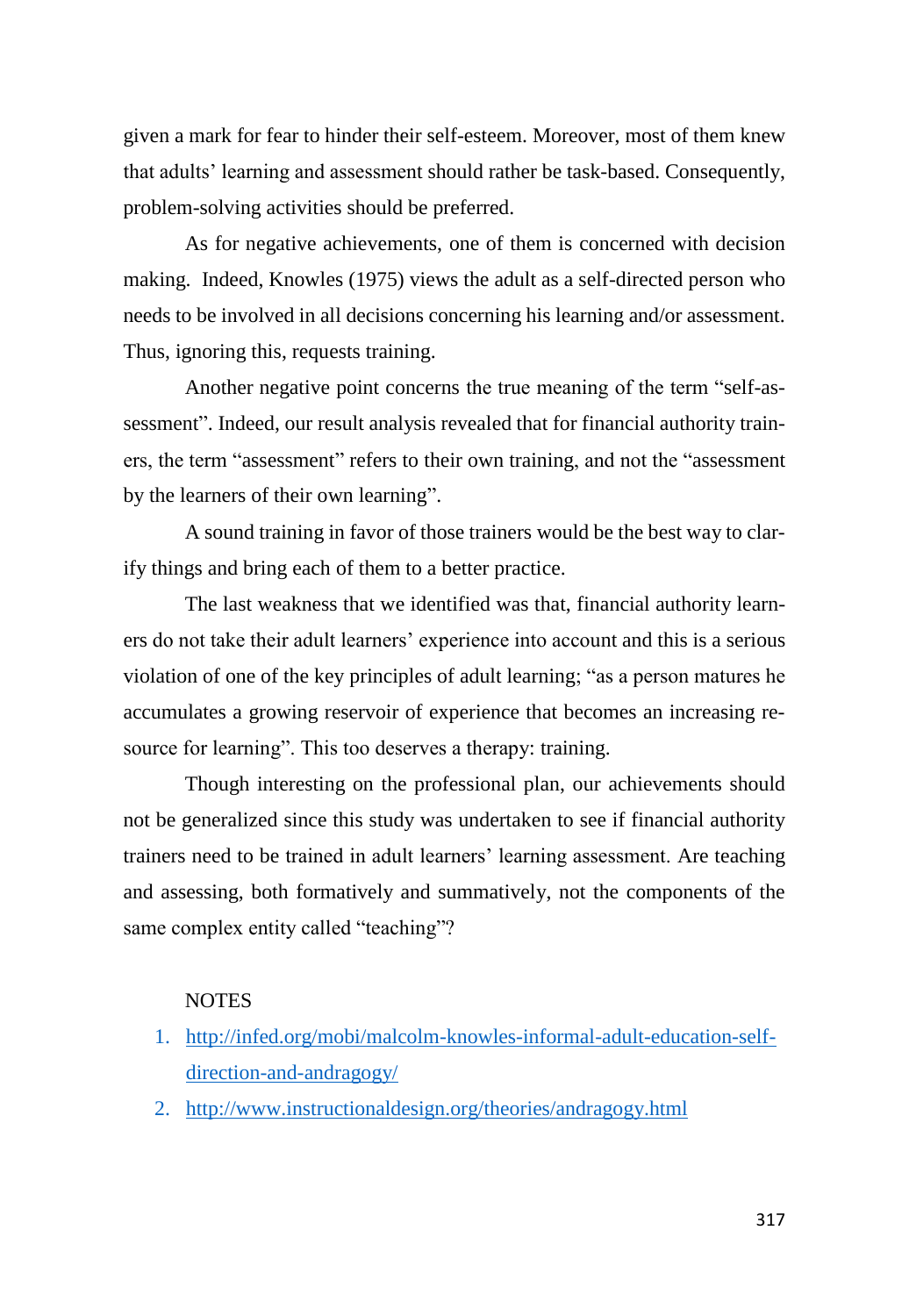#### **REFERENCES**

- Black, P. & Wiliam, D. (2010). Inside the black box: raising standards through classroom assessment. *Phi Delta Kappan, 92*(1)*,* 81-90.
- Crooks, T.J. (1988). The impact of classroom evaluation practices on students. *Rev. Educ. Res., 58,* 438- 481.
- Cross, K.P. (1992). *Adults as learners: increasing participation and facilitating learning.* San Francisco: Jossey-Bass.
- Dietel, R.J., Herman, J.L. & Knuth, R.A. (1991). *What does research say about assessment?* Oak Brook: NCREL.
- Earl, L.M. (2003). *Assessment as learning: using classroom assessment to maximize student learning*. Thousand Oaks: Corwin Press.
- Earl, L.M. (2004). *Participatory evaluation in education: studies in Evaluation use and organizational learning*. London: The Falmer Press
- Gipps, C. (1994). *Beyond testing: towards a theory of educational assessment.* London: Falmer Press.
- Harlen, W (1998). Classroom assessment: a dimension of purposes and procedures (pp. 75-87). In: Carr, K. (Ed.). *SAME papers.* Hamilton: University of Waikato.
- Hartree, A. (1984). Malcolm Knowles' theory of andragogy: a critique. *Int. J. Lifelong, Educ., 3,* 203-210.
- Jarvis, P. (1985). *The sociology of adult and continuing education*, London: Routledge & Kegan Paul.
- Knowles, M.S. (1975). Self-directed learning. Chicago: Follet.
- Knowles, M.S. (1984a). *Andragogy in action.* San Francisco: Jossey-Bass.
- Knowles, M.S. (1984b). *The Adult learner: a neglected species*. Houston: Gulf Publishing.
- Knowles, M.S. (1989). *The making of an adult educator: an autobiographical journey.* San Francisco: Jossey-Bass.